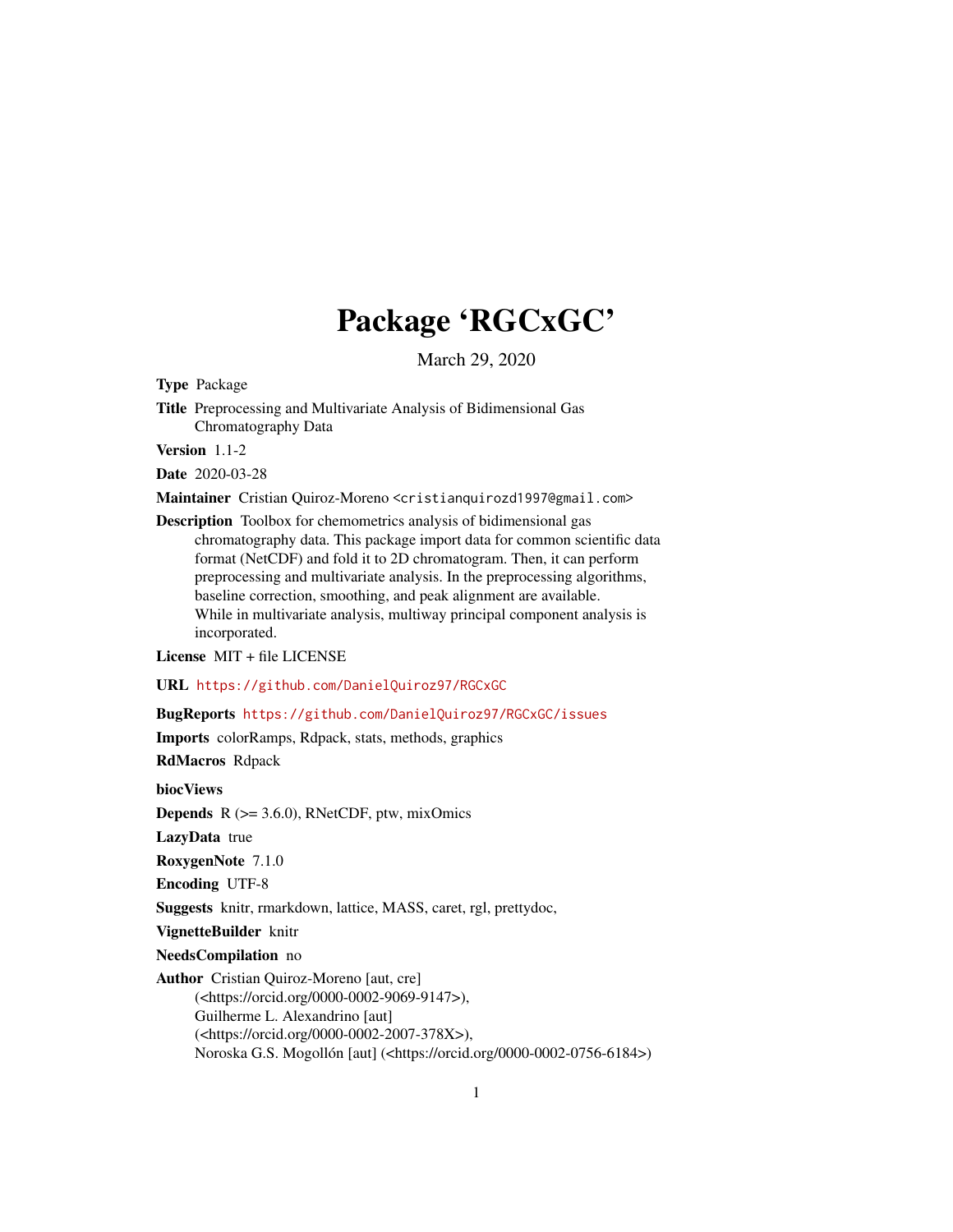<span id="page-1-0"></span>Repository CRAN

Date/Publication 2020-03-29 00:30:08 UTC

## R topics documented:

|       | $\overline{2}$ |
|-------|----------------|
|       | $\overline{3}$ |
|       | $\overline{4}$ |
|       | $\overline{5}$ |
|       | 5              |
|       | 6              |
|       | 6              |
|       | 7              |
|       | 8              |
|       | 9              |
|       | <b>10</b>      |
|       |                |
|       | -11            |
|       |                |
|       | -13            |
|       |                |
|       | 15             |
|       |                |
|       | $-16$          |
|       |                |
|       |                |
|       | -17            |
|       | <sup>18</sup>  |
|       | <b>19</b>      |
|       | <b>20</b>      |
|       |                |
|       | 21             |
|       |                |
|       |                |
| Index | 25             |

aligned\_GCxGC-class *Subclass aligned\_GCxGC*

### Description

Subclass *aligned\_GCxGC* are contained in *raw\_GCxGC* super class. It is not contained in the *prepec\_GCxGC* due to raw chromatograms can be aligned without a previous preproccesing technique. Although, it can improve the performance of the aligment, but it is not mandatory.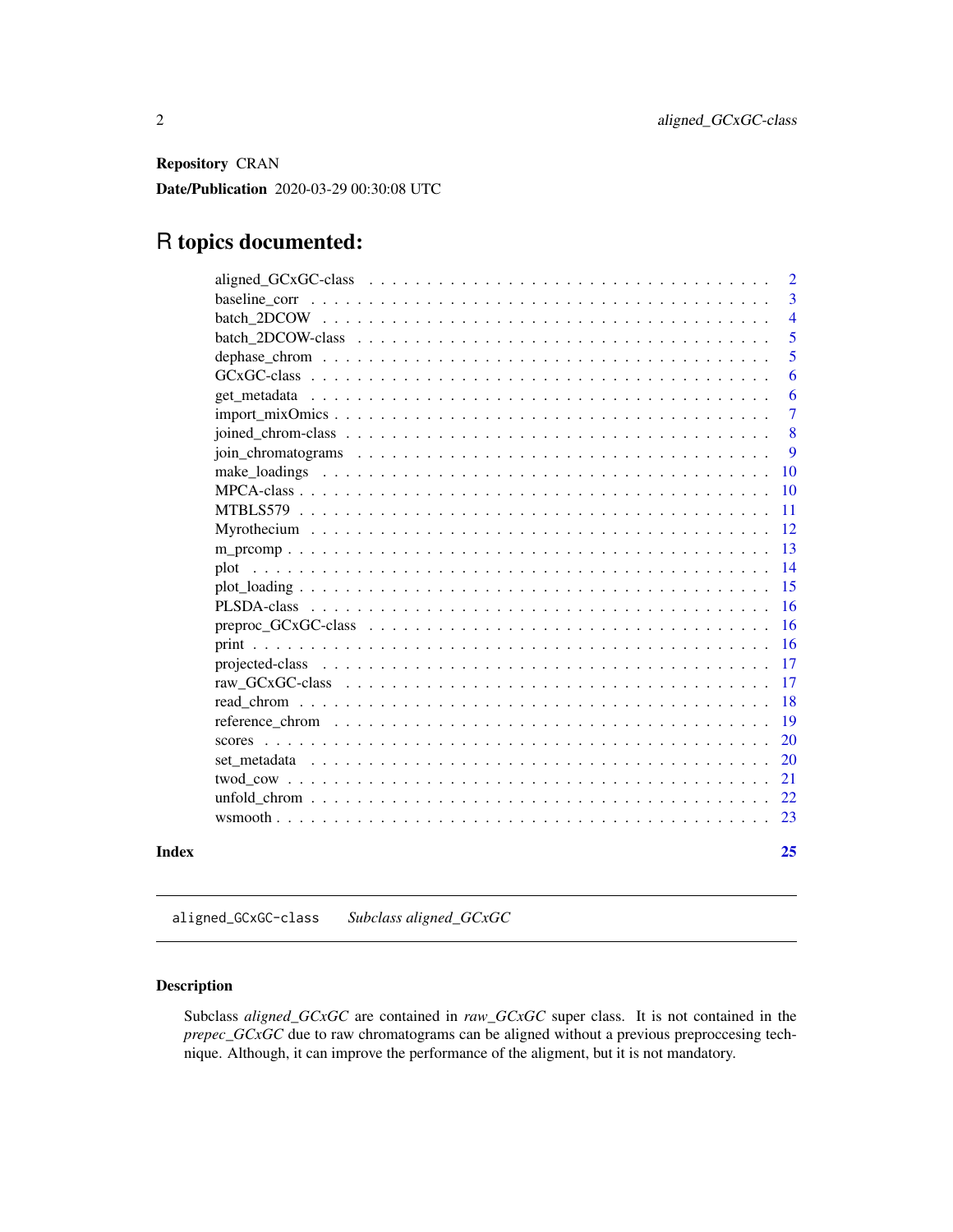<span id="page-2-0"></span>baseline\_corr 3

#### Details

You can perform the aligment after some preprocessing technique as: baseline correction, or signal smoothing to imporve the performance of the alignment function.

baseline\_corr *Two-dimensional baseline correction*

#### Description

'baseline\_corr' provides a two-dimensional baseline correction by using the asymmetric least squares algorithm.

#### Usage

```
baseline_corr(chromatogram, ...)
```
#### Arguments

| chromatogram | a raw GCxGC object.                                                   |
|--------------|-----------------------------------------------------------------------|
| $\cdots$     | other parameters passed to baseline.corr function in the pwt package. |

#### Details

This function takes a raw two-dimensional chromatogram and performs the baseline correction with the implemented function in [baseline.corr](#page-0-0) (Eilers 2004).

#### References

Eilers PH (2004). "Parametric Time Warping." *Analytical Chemistry*, 76(2), 404–411. ISSN 00032700, doi: [10.1021/ac034800e.](https://doi.org/10.1021/ac034800e)

```
library(colorRamps)
chrom_name <- system.file("extdata", "08GB.cdf", package = "RGCxGC")
chrom_2D <- read_chrom(chrom_name, 5L)
chrom_bsline <- baseline_corr(chrom_2D)
plot(chrom_bsline, nlevels = 150,
          color.palette = matlab.like)
```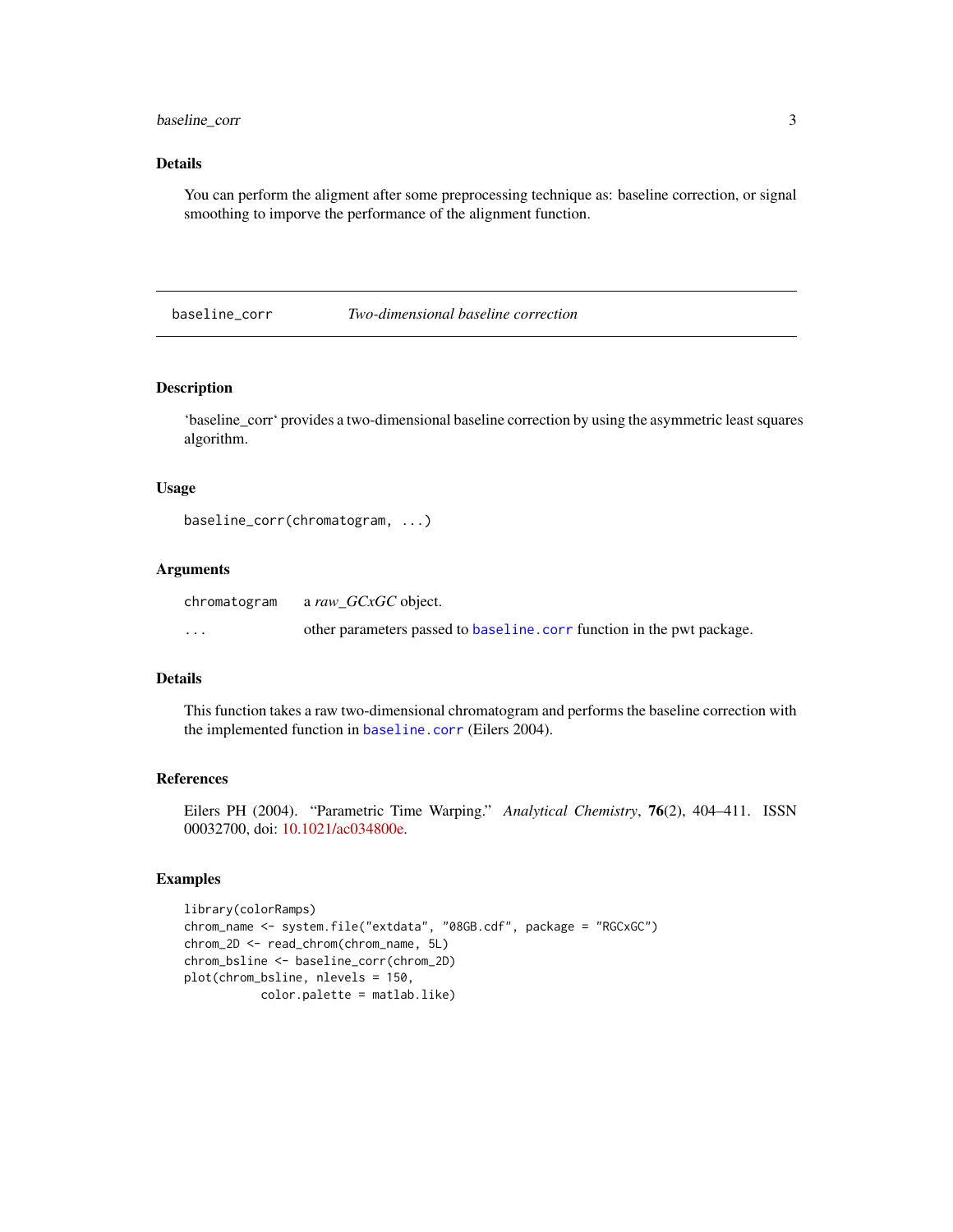<span id="page-3-0"></span>

'batch\_2DCOW' perform two-dimensional correlation optimized warping alignment in batch.

#### Usage

batch\_2DCOW(reference, sample\_chroms, segments, max\_warp, add\_ref = FALSE)

#### Arguments

| reference     | a GCxGC chromatogram which will be taken as the reference chromatogram.                                                                                                                                                                                                               |
|---------------|---------------------------------------------------------------------------------------------------------------------------------------------------------------------------------------------------------------------------------------------------------------------------------------|
| sample_chroms | a named list with the sample chromatograms which will be aligned against to<br>the reference chromatogram.                                                                                                                                                                            |
| segments      | a two integer vector with the number of segments which the first and second<br>dimension will be divided, respectively.                                                                                                                                                               |
| $max_$        | a two integer vector with the maximum warping parameter for the first and sec-<br>ond dimension                                                                                                                                                                                       |
| add_ref       | a logical indicating if the reference chromatogram will be joined together with<br>the sample chromatograms. By the fault add_ref = F. If add_ref is set to T,<br>the provide reference chromatogram will be included as another sample chro-<br>matogram in the downstream analysis. |

#### Details

The first argument is the reference chromatogram which other chromatograms will aligned against to. Then, a named list is needed for the sample\_chroms argument. Each chromatogram in this list will be aligned using the reference chromatogram. By default, the reference chromatogram will be not included in the subsequent analysis, such as MPCA. If you would like to add the reference chromatogram, then add\_ref = T.

This is an adaptation of two-dimensional COW alignment, firstly implemented in MATLAB. This function takes a set of samples chromatogram to be aligned against to the reference. The argument [segment] will be used to split the whole chromatogram in *n* and *m* parts in the first and the second dimension, respectively. The [max\_warp] argument provides the maximum tolerance of the signal transformation for the first and the second dimension, respectively.

#### Examples

```
# Read Sample chromatogram
GB08_fl <- system.file("extdata", "08GB.cdf", package = "RGCxGC")
MTBLS08 <- read_chrom(GB08_fl, mod_time = 5)
```
# Read reference chromatogram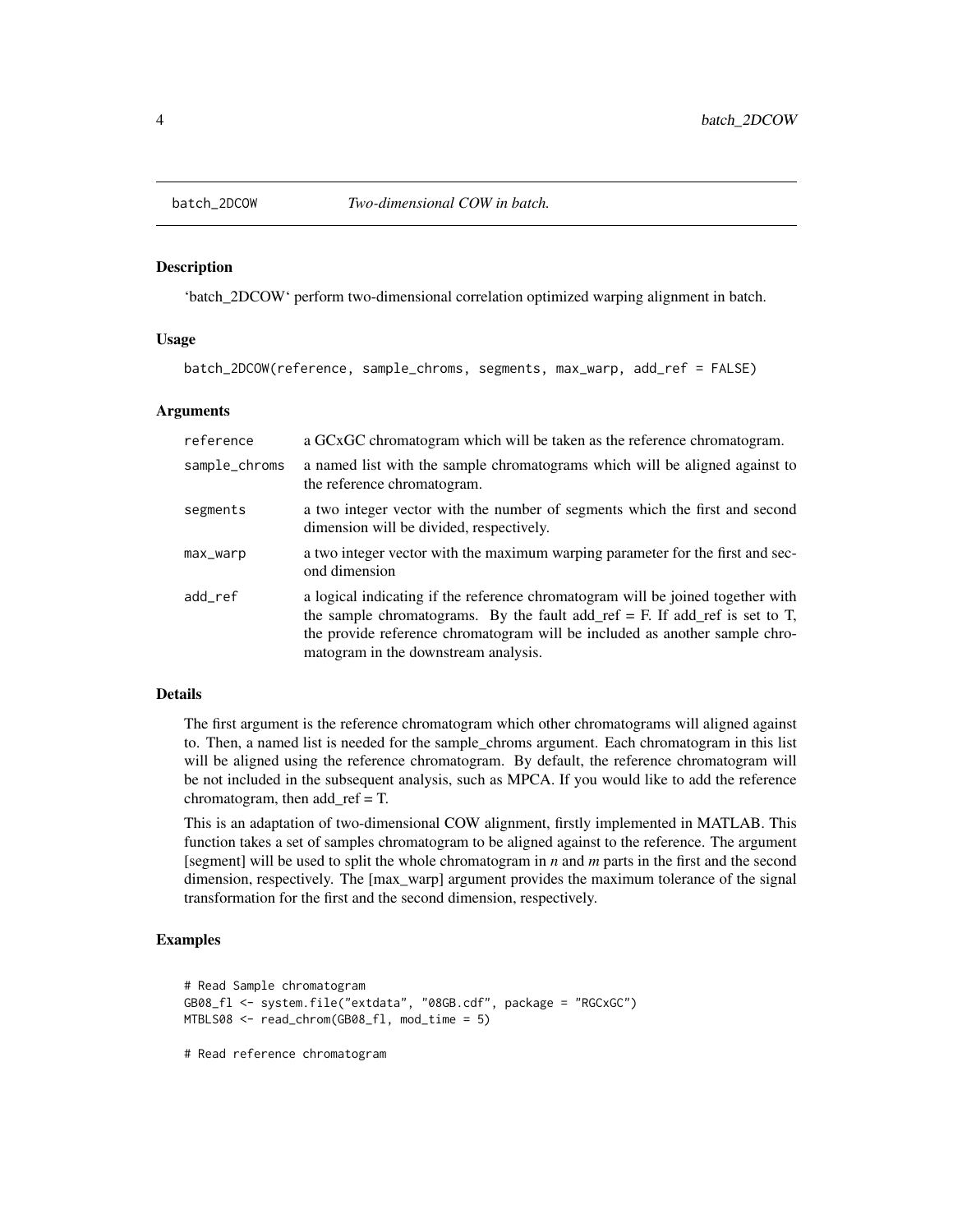```
GB09_fl <- system.file("extdata", "09GB.cdf", package = "RGCxGC")
MTBLS09 <- read_chrom(GB09_fl, mod_time = 5)
# Create a named list
# MTBLS08 will be repeated for exemplification
# Considerer that chromatograms are renamed considering the list names
batch_samples <- list(Chrom1 = MTBLS08, Chrom2 = MTBLS08)
# Perform batch 2DCOW alignment
# Add the reference chromatogram as another sample
batch_alignment <- batch_2DCOW(MTBLS09, batch_samples,
                               c(10, 40), c(1, 10), add\_ref = TRUE)
```

```
# Exclude the reference chromatogram in the sample chromatogram set
batch_alignment <- batch_2DCOW(MTBLS09, batch_samples, c(10, 40), c(1, 10))
```
batch\_2DCOW-class *Subclass batch\_2DCOW*

#### Description

Subclass *batch\_2DCOW* are contained in *raw\_GCxGC* super class. *batch\_2DCOW* contains multiple aligned chromatograms, which the first one is the reference chromatogram.

#### Details

You can perform the alignment after some preprocessing technic as: baseline correction, or signal smothing to improve the performance of the aligment function, or with the raw chromatogram.

dephase\_chrom *Method dephase\_chrom*

#### Description

'dephase\_chrom' shifts the retention time in the second dimension of the two-dimensional chromatogram. This procedure is usually applied in cases when part of peaks is splited in at the final and beginning of the second dimension. Also, the solvent effect and column bleeding can be removing by dephasing the chromatogram. The dephasing procedure is performing by splitting the chromagram with the relative value provided.

#### Usage

```
dephase_chrom(Object, rel_dephase)
## S4 method for signature 'GCxGC'
```
dephase\_chrom(Object, rel\_dephase)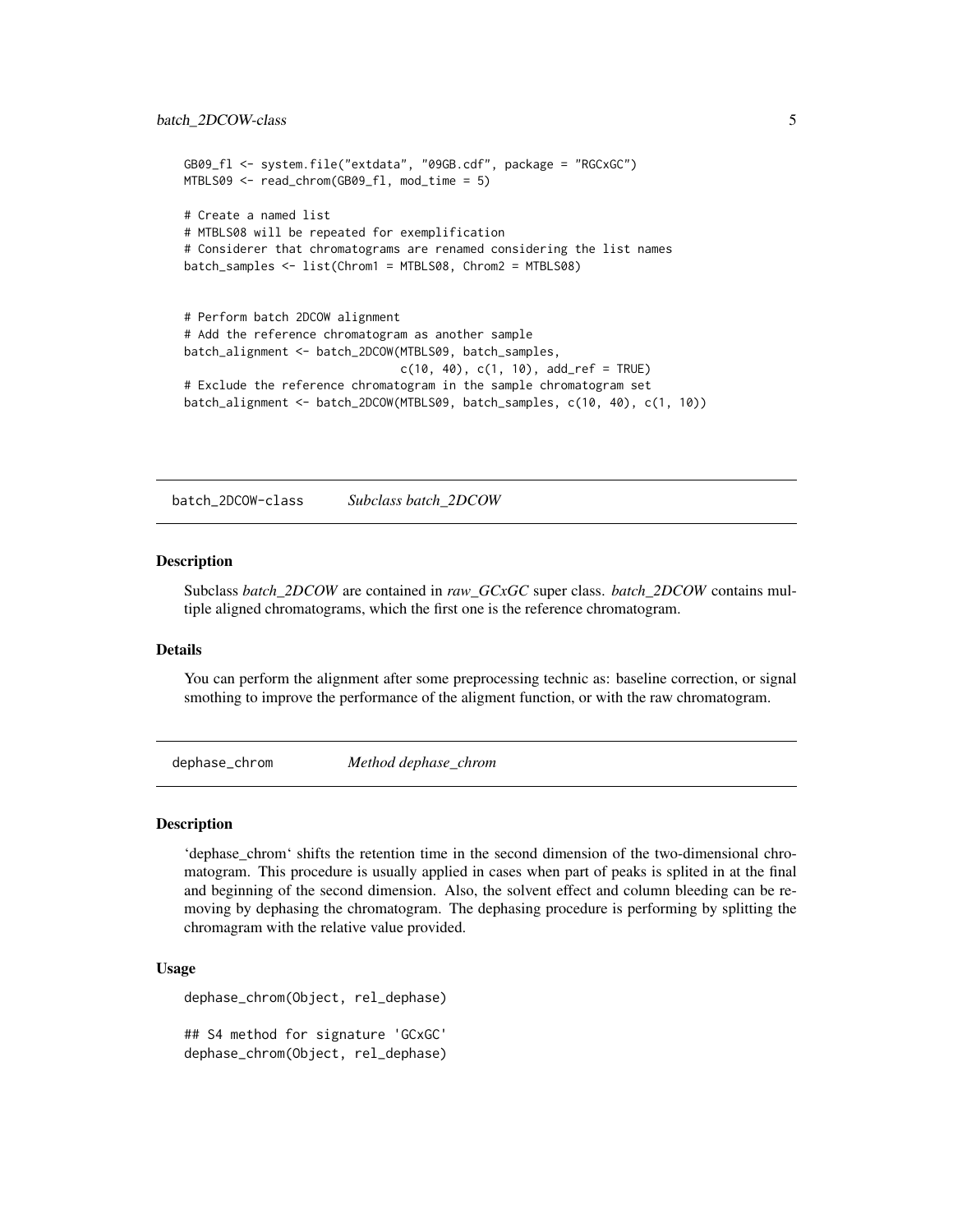#### <span id="page-5-0"></span>Arguments

| Object      | a GCxGC class object                                                |
|-------------|---------------------------------------------------------------------|
| rel_dephase | a numeric value from 0 to 100 with the relative dephasing position. |

#### Examples

```
library(colorRamps)
GB08_fl <- system.file("extdata", "08GB.cdf", package = "RGCxGC")
GB08 <- read_chrom(GB08_fl, 5L)
plot(GB08, nlevels = 150, color.palette = matlab.like,
     main = "No dephased chromatogram")
GB08_d25 <- dephase_chrom(GB08, 25)
plot(GB08_d25, nlevels = 150, color.palette = matlab.like,
     main = "25% dephased chromatogram")
```
GCxGC-class *Class GCxGC*

#### Description

Class *GCxGC* defines the superclass of two-dimensional comprehensive gas chromatographic data.

#### Details

The validity function evaluates if the provided file can be readed as a NetCDF file. The validation function employs the function [open.nc](#page-0-0) to check if the provided file inherits to the NetCDF class.

#### **Slots**

name the name of a NetCDF file where the data will be retrieved from.

mod\_time a integer with the modulation time for the second dimension.

get\_metadata *Method get\_metadata*

#### Description

'get\_metadata' retrieves the metadata contained in a joined\_chrom object.

#### Usage

```
get_metadata(chroms)
```

```
## S4 method for signature 'joined_chrom'
get_metadata(chroms)
```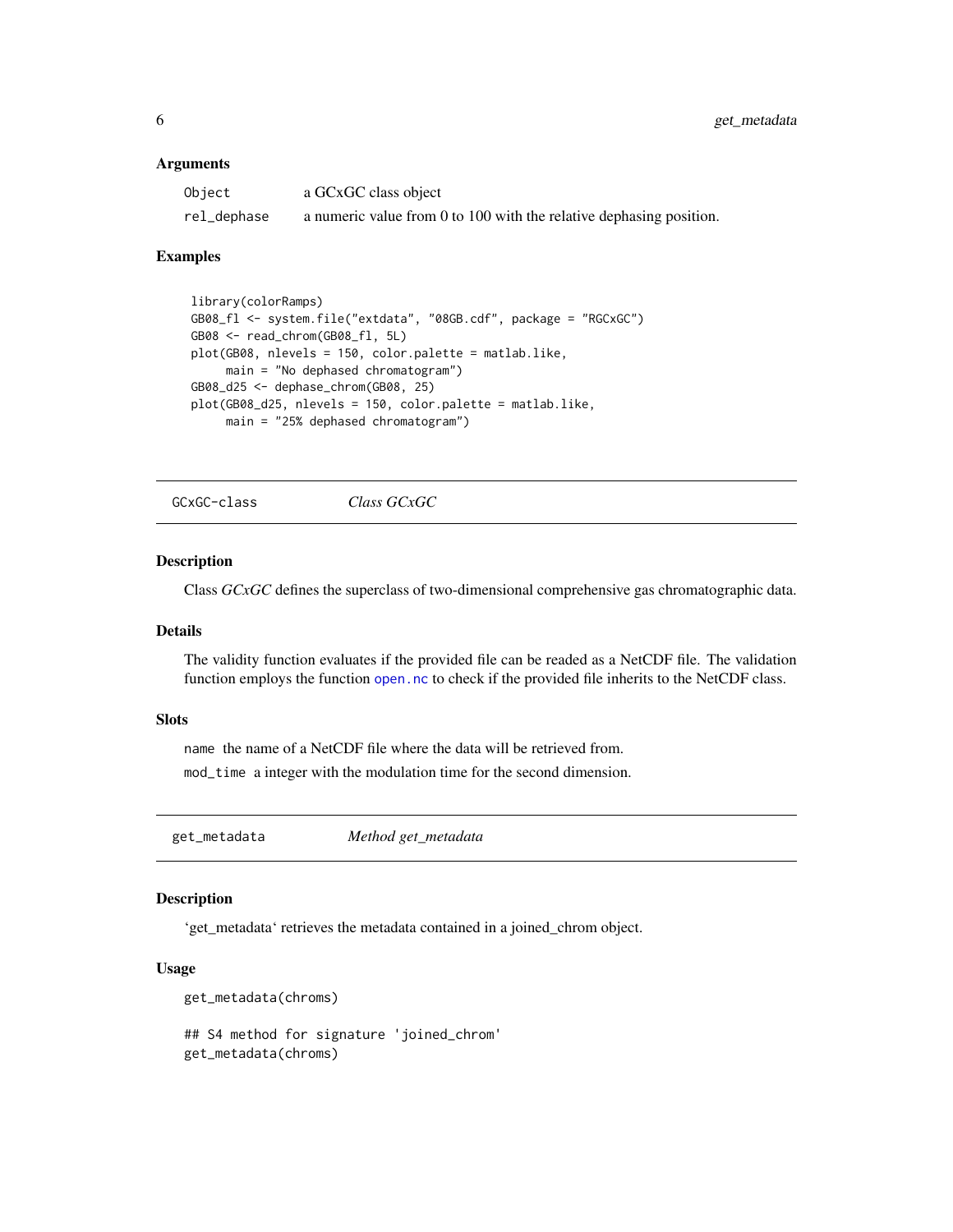#### <span id="page-6-0"></span>import\_mixOmics 7

#### Arguments

chroms a joined\_chrom object created by joined\_chrom function.

#### Details

This function accesses to the *groups* slot created by the joined\_chrom function. The *Names* are the names of the chromatograms.

#### Examples

```
data(Myrothecium)
myr_data <- get_metadata(Myrothecium)
myr_data
```
import\_mixOmics *Import mixOmics discriminant analysis*

#### **Description**

'import\_mixOmics' transform a mixOmics discriminant analysis eigenvalues/eigenvectors into a familiar structure to be handled in the RGCxGC package.

#### Usage

```
import_mixOmics(chromatogram, model, mod_time, time_range, sampling_rt)
## S4 method for signature 'GCxGC'
```
import\_mixOmics(chromatogram, model, mod\_time, time\_range, sampling\_rt)

#### Arguments

| chromatogram | a typicial GCxGC imported or preprocessed chromatogram.                                 |
|--------------|-----------------------------------------------------------------------------------------|
| model        | a partial least square discriminant analysis based model, built by mixOmics<br>package. |
| $mod\_time$  | modulation time of the second dimension                                                 |
| time_range   | an atomic vector of lenght two with the time range of chromatographic run.              |
| sampling_rt  | the sampling rate of the equipment.                                                     |

#### Details

This function takes a model built through [plsda](#page-0-0) and [splsda](#page-0-0), then, access to loading values and transform each dimension loading into a two-dimensional matrix. This matrix represents a typical GCxGC chromatogram. By default, user can provide a chromatogram where the required information will be retrieved from. On the other hand, user can also provide all the needed information (*mod\_time*, *time\_range*, *sampling\_rt*) to fold eigenvectors into a typical GCxGC chromatogram.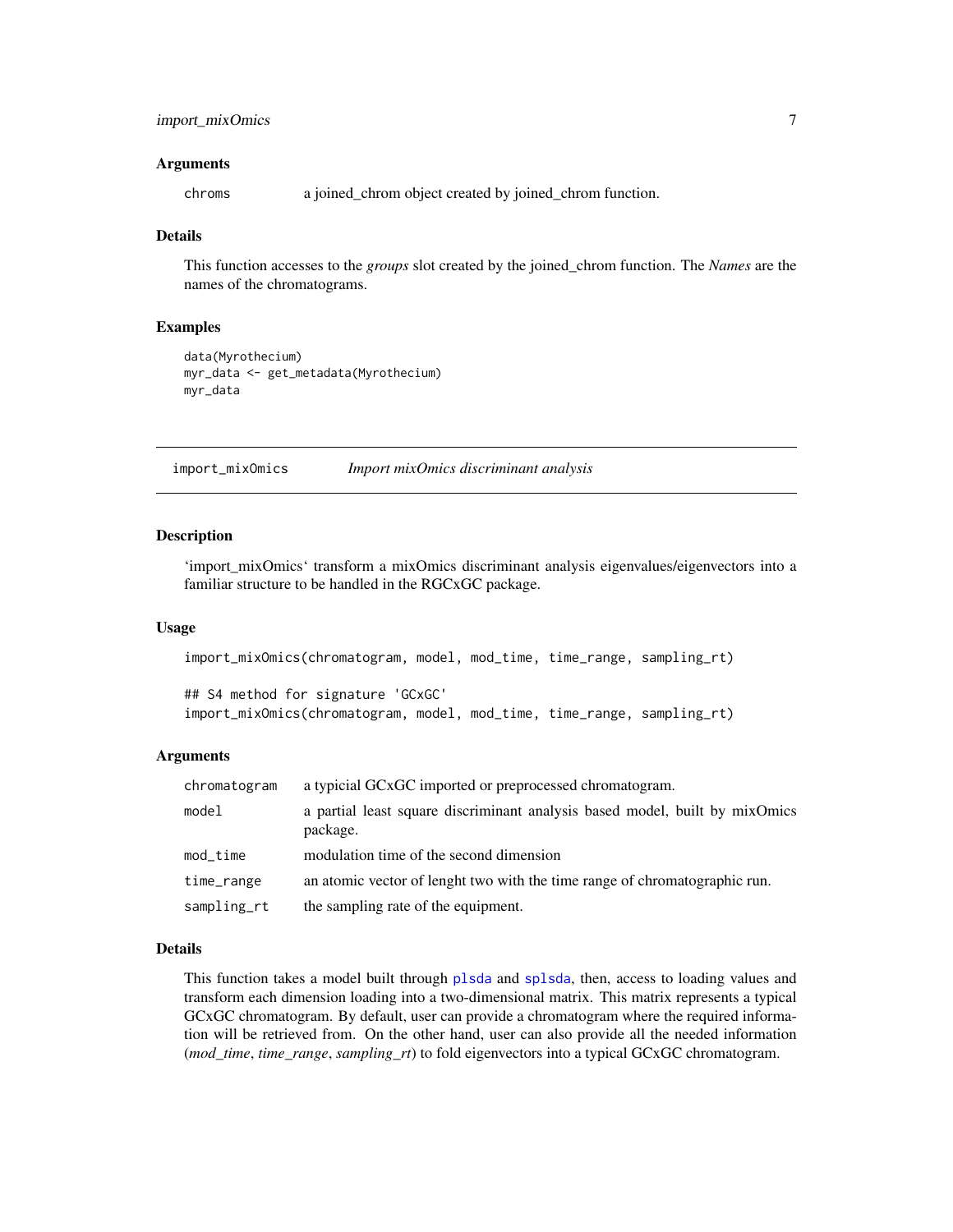#### <span id="page-7-0"></span>Examples

```
#### Preparing data ####
# Load libraries
library(mixOmics)
library(caret)
# Load chromatograms
data(Myrothecium)
# Unfold chromatograms
list_chrom <- unfold_chrom(Myrothecium)
unfolded_chrom <- list_chrom$chromatogram
colnames(unfolded_chrom) <- paste0("RT", seq(dim(unfolded_chrom)[2]))
metadata <- get_metadata(Myrothecium)
index <- get_metadata(Myrothecium)
# Create a response variable
Y <- factor(index$Type)
#### Build the PLS-DA model ####
# For reprosucibility
set.seed(10)
chrom_dim <- dim(unfolded_chrom)[2]
list.keepX <- seq(chrom_dim/3, chrom_dim, by = 5000)
tune.splsda <- tune.splsda(unfolded_chrom, Y, ncomp = 2, validation = 'loo',
                          progressBar = TRUE, dist = 'max.dist',
                          cpus = 1, # Set cpus according with your pc
                          test.keepX = list.keepX)
# Number of variables per component
tune.splsda$choice.keepX
# Remove zero variance predictor variables
zero_var <- caret::nearZeroVar(unfolded_chrom)
unfolded_chrom <- unfolded_chrom[, -zero_var]
splsda_final <- mixOmics::splsda(unfolded_chrom, Y,
                                 ncomp = 2, keepX = list.sleepX)# Scores
scores <- as.data.frame(splsda_final$variates$X)
scores$Names <- rownames(scores)
scores <- merge(scores, metadata)
xyplot(comp2 \sim comp1, data = scores, groups = Type, pch = c(8, 1), cex = 2)
```
joined\_chrom-class *Class joined\_chrom*

#### Description

Class *joined\_chrom* defines the superclass to gather single chromatogram, as well as batch chromatograms into a single list, prior to multiway principal compoment analysis or unfolding them.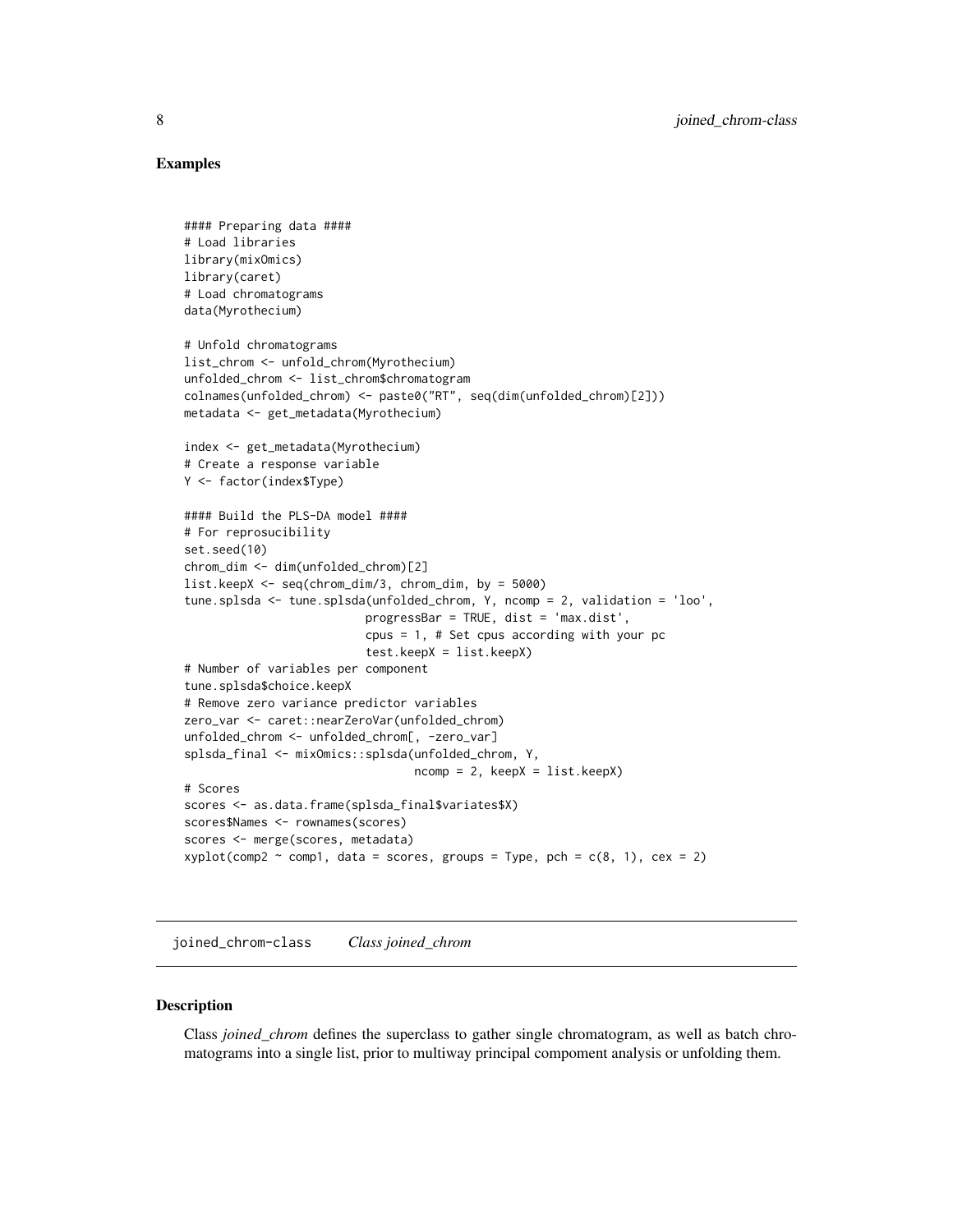#### <span id="page-8-0"></span>Slots

chromatograms a named list with all chromatograms.

time the time range of the chromatographic run

groups a data.frame containing the experiment metadata with a column named as *Names*.

mod\_time modulation time of the second dimension

join\_chromatograms *Join multiple two-dimensional chromatograms into a single R object*

#### Description

'join\_chromatograms' saves chromatograms in a named list slot. Also, it saves information like metadata and retention times.

#### Usage

join\_chromatograms(x, y, groups, ...)

#### Arguments

| x, y                    | a GCxGC object, either single or batch chromatograms.                                                                          |
|-------------------------|--------------------------------------------------------------------------------------------------------------------------------|
| groups                  | a data frame containing the metadata. It must have a column named as <i>Names</i><br>to merge with the imported chromatograms. |
| $\cdot$ $\cdot$ $\cdot$ | other GCxGC objects to be merged                                                                                               |

```
GB08_fl <- system.file("extdata", "08GB.cdf", package = "RGCxGC")
GB09_fl <- system.file("extdata", "09GB.cdf", package = "RGCxGC")
GB08 <- read_chrom(GB08_fl, 5L)
GB09 <- read_chrom(GB09_fl, 5L)
join_gc <- join_chromatograms(GB08, GB09)
metadata <- data.frame(Names = c("GB08", "GB09"),
                      Type = c("Control", "Treatment"))
join_metadata <- join_chromatograms(GB08, GB09, groups = metadata)
```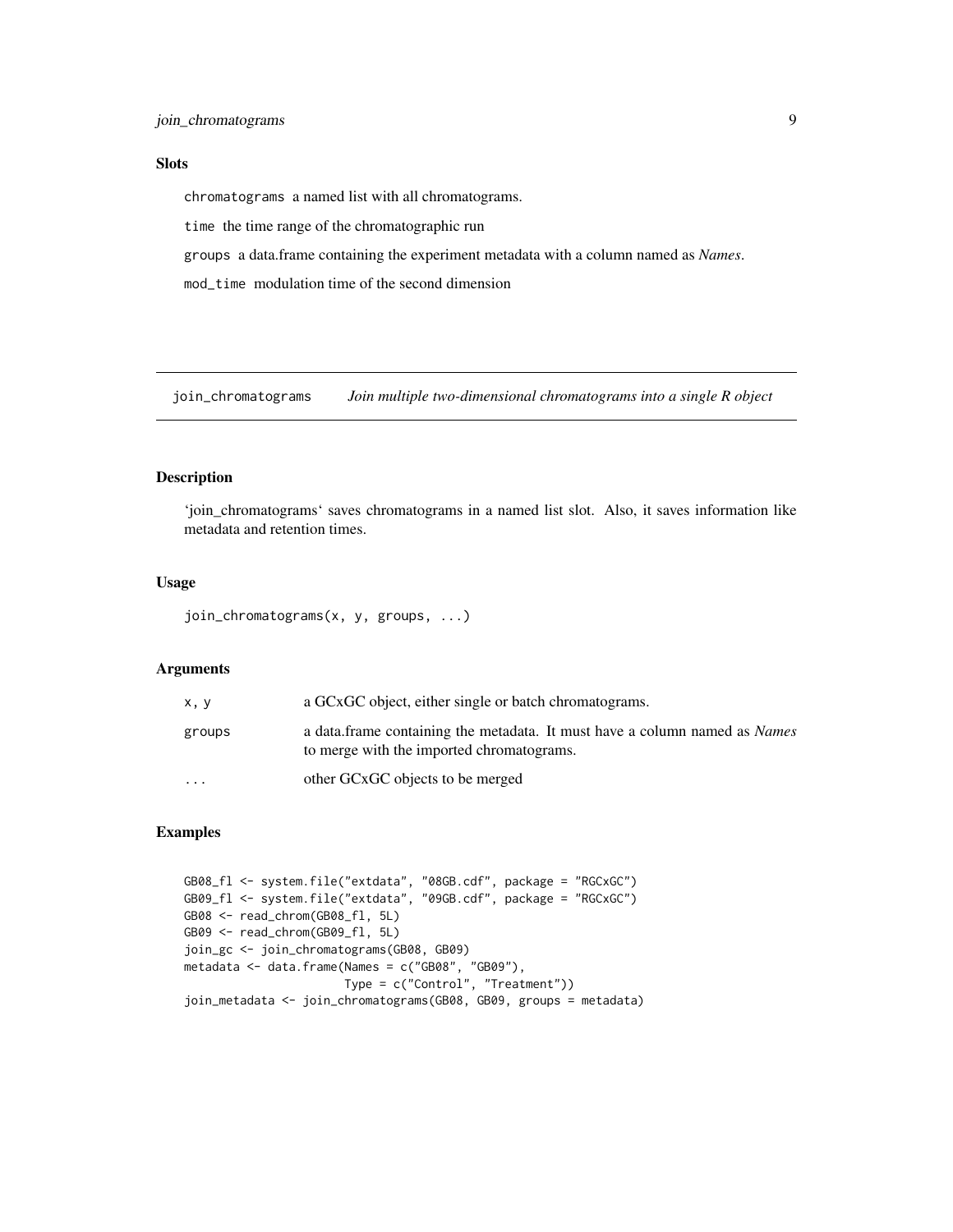<span id="page-9-0"></span>

'make\_loading' method takes the loading matrix obtained by a mixOmixs package and fold them into two-dimensional matrix

#### Usage

make\_loadings(floadings, time, mod\_time, acq\_rate)

#### Arguments

| floadings   | a numeric matrix with foreign loadings. With variables in columns and eigen-<br>values as rows.                     |
|-------------|---------------------------------------------------------------------------------------------------------------------|
| time        | a vector of length two with the time range of the chromatographic run                                               |
| $mod\_time$ | the modulation time of the second dimension.                                                                        |
| acq_rate    | the acquisition rate of the mass analyzer. The acquisition rate is printed when<br>read_chrom function is performed |

#### Details

We strongly recommend to use the plsda function in the mixOmics package to perform partial least squares-discriminant analysis. The result of this model is a list containing a loading matrix. The method retrieves a matrix A with  $m$  and  $n$  dimensions. Where  $m$  is the eigenvalues and  $n$  is the number of loadings which the model returns.

| MPCA-class | Subclass MPCA subclass for Multiway Principal Component Analysis |
|------------|------------------------------------------------------------------|
|            | object                                                           |

#### Description

Subclass MPCA subclass for Multiway Principal Component Analysis object

#### Slots

scores A matrix with the eigenvalues of projected chromatograms into principal components space.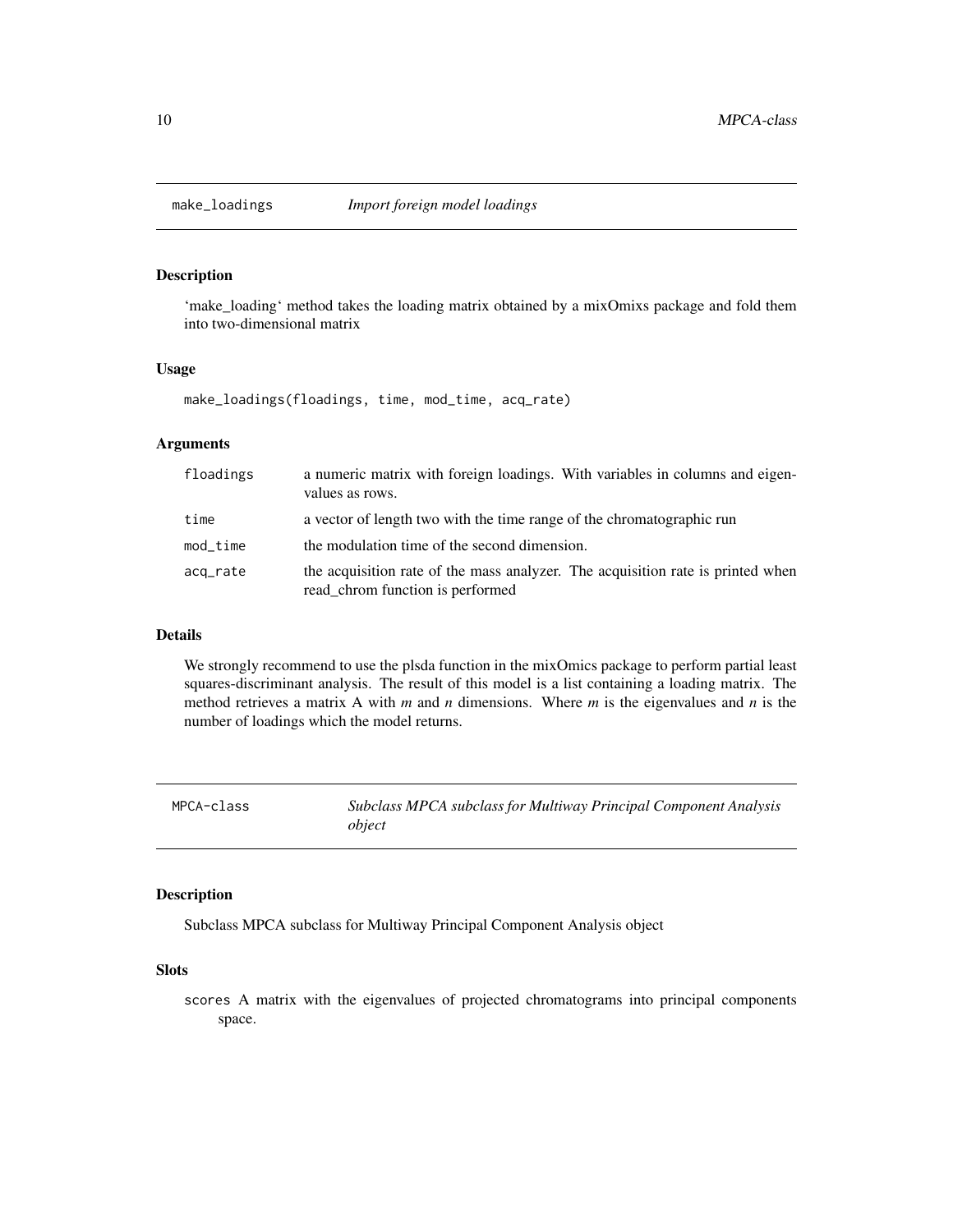<span id="page-10-0"></span>MTBLS579 *Chromatograms from Dioagnostic Metabolite Biomarkers of Chronic Typhoid Carraige study*

#### Description

The dataset was retrieved from MetaboLights with the identifier number MTBLS79 [https://www.](https://www.ebi.ac.uk/metabolights/MTBLS579) [ebi.ac.uk/metabolights/MTBLS579](https://www.ebi.ac.uk/metabolights/MTBLS579). Two groups from the entire study was downloaded: control and *S. typhi* carriage. The name files of control group are: 08GB, 09GB, and 14GB, which has the following native name 08\_GB.cdf, 14\_GB.cdf, and 09\_GB.cdf in the MetaboLights database. For the *S. typhi* group the names are: 34GB, 24GB, 29GB, which has the native name of 34\_GB.cdf, 24\_GB.cdf and 29\_GB.cdf in MetaboLights database.

Due to the large size of chromatograms, these data is a subset of the whole chromatograms from 7 min to 18 min of chromatografic run. If you would like to acces the whole formated chromatograms, please go to <https://github.com/DanielQuiroz97/MTBLS579>.

The original study was developed by Näsström et al. (2018).

#### Usage

data(MTBLS579)

#### Format

A joined\_chrom object containing four slots:

chromatograms A named list with the two-dimensional chromatograms

groups The metadata containing two varaibles and six observations

time The retantion time range of the chromatographic run

mod\_time The modulation time

#### Source

<https://www.ebi.ac.uk/metabolights/MTBLS579>

#### References

Näsström E, Jonsson P, Johansson A, Dongol S, Karkey A, Basnyat B, Tran Vu Thieu N, Trinh Van T, Thwaites GE, Antti H, Baker S (2018). "Diagnostic metabolite biomarkers of chronic typhoid carriage." *PLoS Neglected Tropical Diseases*, 12(1), 1–15. ISSN 19352735, doi: [10.1371/](https://doi.org/10.1371/journal.pntd.0006215) [journal.pntd.0006215.](https://doi.org/10.1371/journal.pntd.0006215)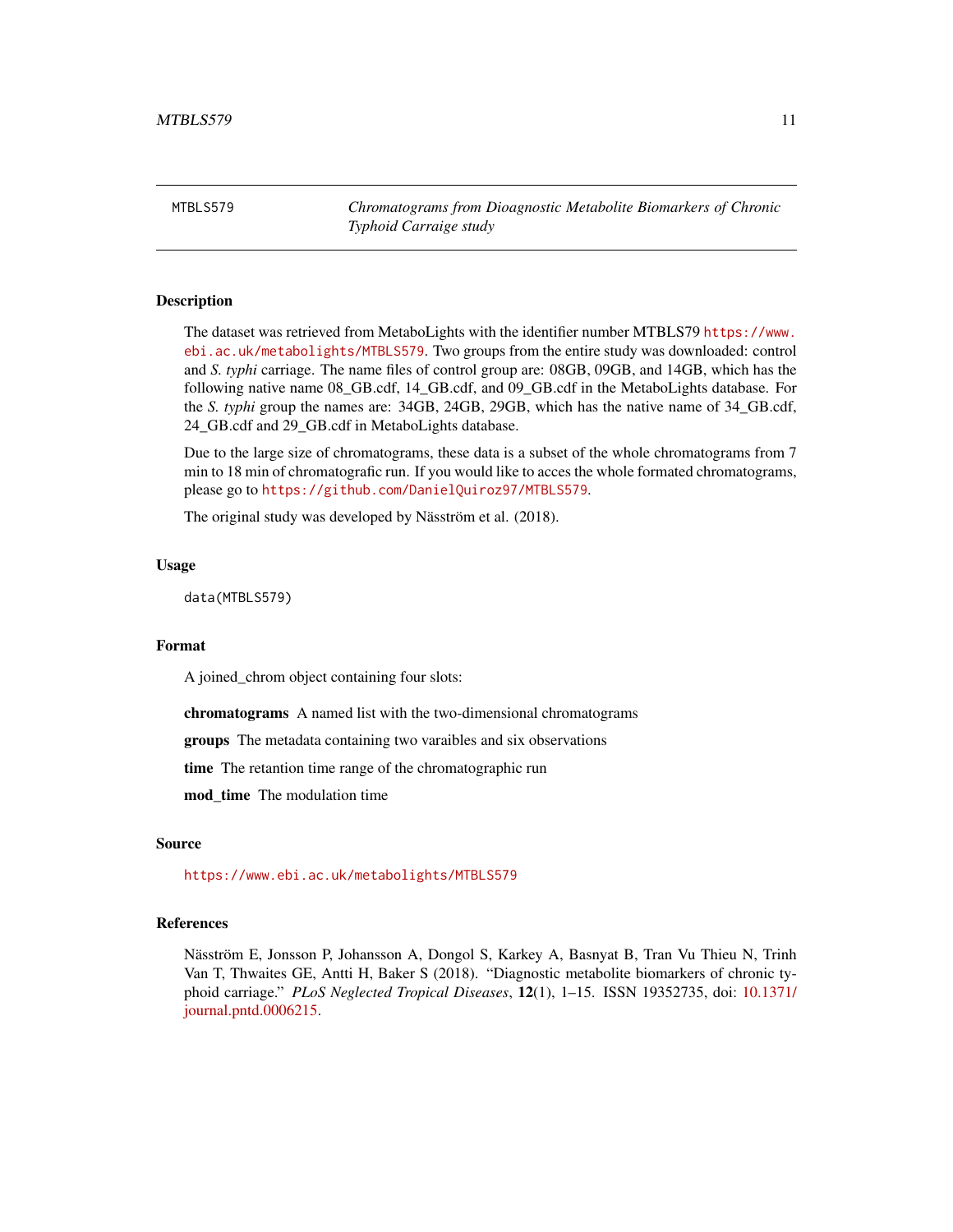This object contains six chromatograms of the microbial metabolic kinetics. *Myrothecium sp.* were cultured in CMA. Inoculation was made from Petri dishes with the fully-grown fungal cells and sterile distilled water (to wash the surface of the plate). The plate was scraped with a sterile glass handle to obtain the spore suspension. The suspension was liquated and the concentration of 2.4 x 105 spores/mL was determined using a Neubauer chamber and an optical microscope. Then, 50 uL of the suspension was inoculated in a flow chamber into the tubes containing the culture medium. Tubes were kept at 25 celsius degree in a growth chamber with 12h of photoperiod.

A solid-phase microextraction (SPME) assay containing a DVB / CAR / PDMS (Divinylbenzene / Carboxene / Polymethylsiloxane 50/30 mm) fiber was placed into the tube headspace.

A set of columns consisting of HP-5MS 30m x 0.25mm x 0.25 um connected to a Supelcowax 1m x  $0.10$ mm  $\times$  0.10um with a 1m x 0.25mm deactivated silica capillary being allocated between them. In these tests, a modulation period of 5s was used.

For GCxGC-QMS data acquisition, GCMSsolution version 5.3 software was used. The temperature program were 60-165 celcius at 3 celcius/min; 165 celcius - 260celcius at 20 celcius/min; 260 celcius (5 min); flow rate was 0.6 mL/min (Helium 5.0 carrier gas); splitless injection mode, ion source temperature 200 celcius, interface temperature 260 celcius; voltage 0,9 kV; mass range 50- 380 m/z; acquisition rate 25Hz and electron ionization (70eV).

The original study was developed by Quiroz-Moreno et al. (2020).

#### Usage

data(Myrothecium)

#### Format

A joined\_chrom object containing four slots:

chromatograms A named list with the two-dimensional chromatograms

groups The metadata containing two varaibles and six observations

time The retantion time range of the chromatographic run

mod time The modulation time

#### References

Quiroz-Moreno C, Furlan MF, de Souza JRB, Augusto F, Alexandrino GL, Mogollón NG (2020). "RGCxGC toolbox: an R-package for data processing in comprehensive two-dimensional gas chromatography-mass spectrometry." *Microchemical Journal*, 156(March), 104830. ISSN 0026265X, doi: [10.1016/j.microc.2020.104830,](https://doi.org/10.1016/j.microc.2020.104830) <https://doi.org/10.1016/j.microc.2020.104830>.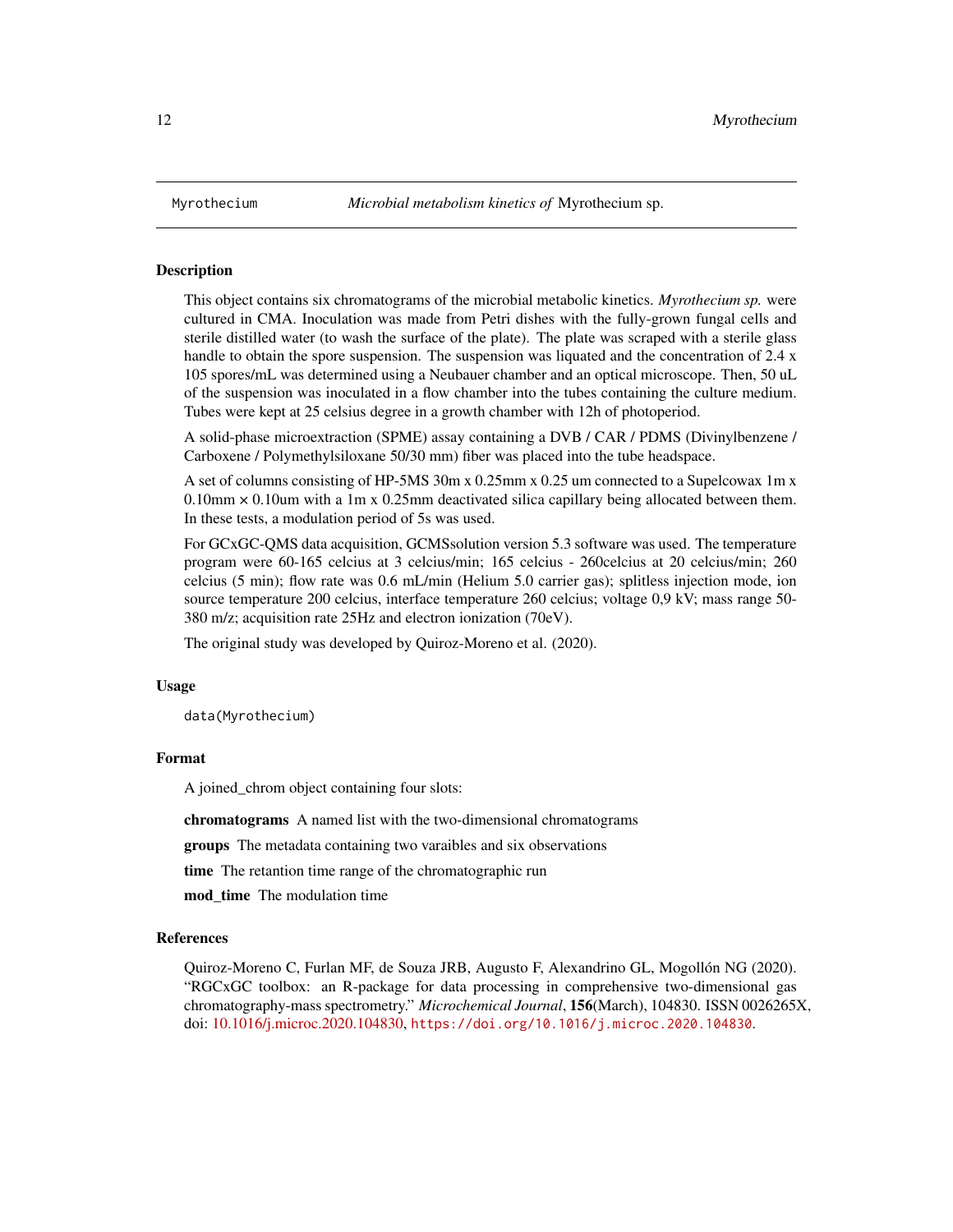<span id="page-12-0"></span>

'm\_prcomp' Performs a multiway principal components analysis on a given two-dimensional chromatograms and returns the results as object of class MPCA. Before to perform the calculation, each given chromatogramas are unfolded to a single dimension. All chromatograms are merged and principal component analysis is performed with the built-in [prcomp](#page-0-0) function. The print method for these objects prints the summary of the analysis. This algorithm was first presented by (Wold et al. 1987).

#### Usage

```
m\_preomp(chrom, center = FALSE, scale = FALSE, npc = 3, ...)
```
#### Arguments

| chrom   | Multiple chromatograms read or batch aligned                                                                                                      |
|---------|---------------------------------------------------------------------------------------------------------------------------------------------------|
| center  | A logical value indicating whether the variables should be shifted to be zero<br>centered. FALSE is set by default.                               |
| scale   | a logical value indicating whether the variables should be scaled to have unit<br>variance before the analysis takes place. The default is FALSE. |
| npcs    | an integer indicating how many principals components are desired to maintain.<br>The default is 3 principal components.                           |
| $\cdot$ | Other arguments passed to promp function.                                                                                                         |

#### Value

MPCA returns a list whit class "MPCA" containing the summary of the analysis, the scores matrix, unfolded loadings, and the metadata if it was provided when chromatograms were joined.

#### References

Wold S, Geladi P, Esbensen K, Öhman J (1987). "Multi-way principal components- and PLSanalysis." *Journal of Chemometrics*, 1(January 1986), 41–56. ISSN 0886-9383, doi: [10.1002/](https://doi.org/10.1002/cem.1180010107) [cem.1180010107.](https://doi.org/10.1002/cem.1180010107)

```
data(MTBLS579)
```

```
# Perform multiway principal component analysis
MTBLS579_mpca <- m_prcomp(MTBLS579, center = TRUE)
# Print MPCA summary
print(MTBLS579_mpca)
```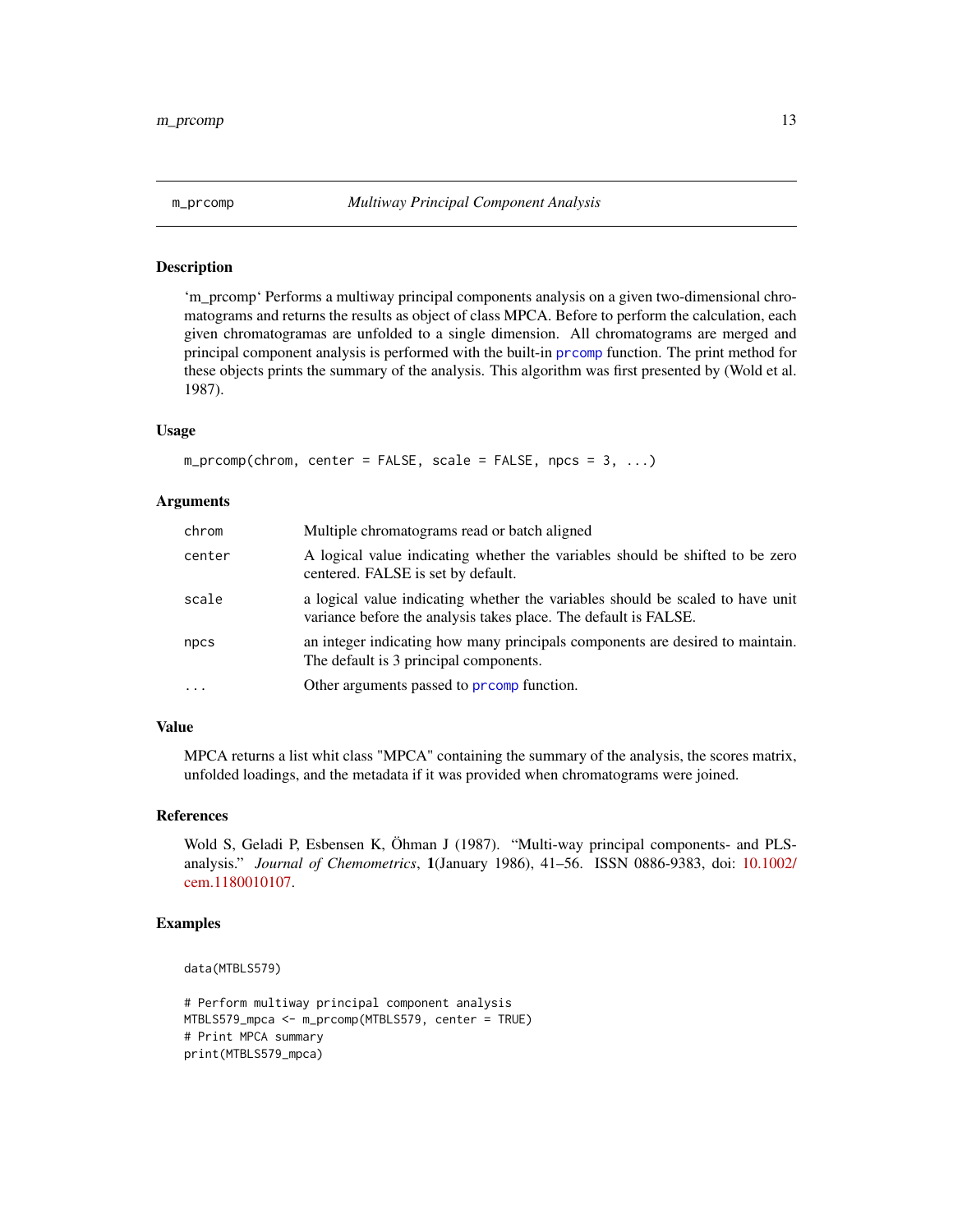<span id="page-13-0"></span>

```
# Retrieve MPCA scores
scores(MTBLS579_mpca)
# Plot bidimensional scores
plot_loading(MTBLS579_mpca)
```
plot *Method plot*

#### Description

'plot' plot the two-dimensional chromatogram as a contour plot.

#### Usage

```
plot(Object, type = "f", \ldots)
## S4 method for signature 'GCxGC'
plot(Object, type = "f", ...)
```
#### Arguments

| Object  | a GCxGC chromatogram, it can be a raw, or preprocessed chromatogram.                                                                                                                                                    |
|---------|-------------------------------------------------------------------------------------------------------------------------------------------------------------------------------------------------------------------------|
| type    | a character indicating the type of chromatogram representation. By default, type<br>$=$ "f" for filled, contour function, if type $=$ "c" only contours or isolines will<br>be displayed by using the contour function. |
| $\cdot$ | Other parameters passed to filled.contour or filled.contour function, it<br>depends on the value of the <i>type</i> argument.                                                                                           |

#### Details

This plot function employs the built-in contour function. As mentioned in Reichenbach et al. (2004), interpolation is used to display non-native GCxGC data.

#### References

Reichenbach SE, Ni M, Kottapalli V, Visvanathan A (2004). "Information technologies for comprehensive two-dimensional gas chromatography." *Chemometrics and Intelligent Laboratory Systems*, 71(2), 107–120. ISSN 01697439, doi: [10.1016/j.chemolab.2003.12.009.](https://doi.org/10.1016/j.chemolab.2003.12.009)

```
library(colorRamps)
chrom_name <- system.file("extdata", "08GB.cdf", package = "RGCxGC")
chrom_2D <- read_chrom(chrom_name, 5L)
plot(chrom_2D, nlevels = 150, color.palette = matlab.like)
plot(chrom_2D, type = "c", nlevels = 50, col = matlab.like(30))
```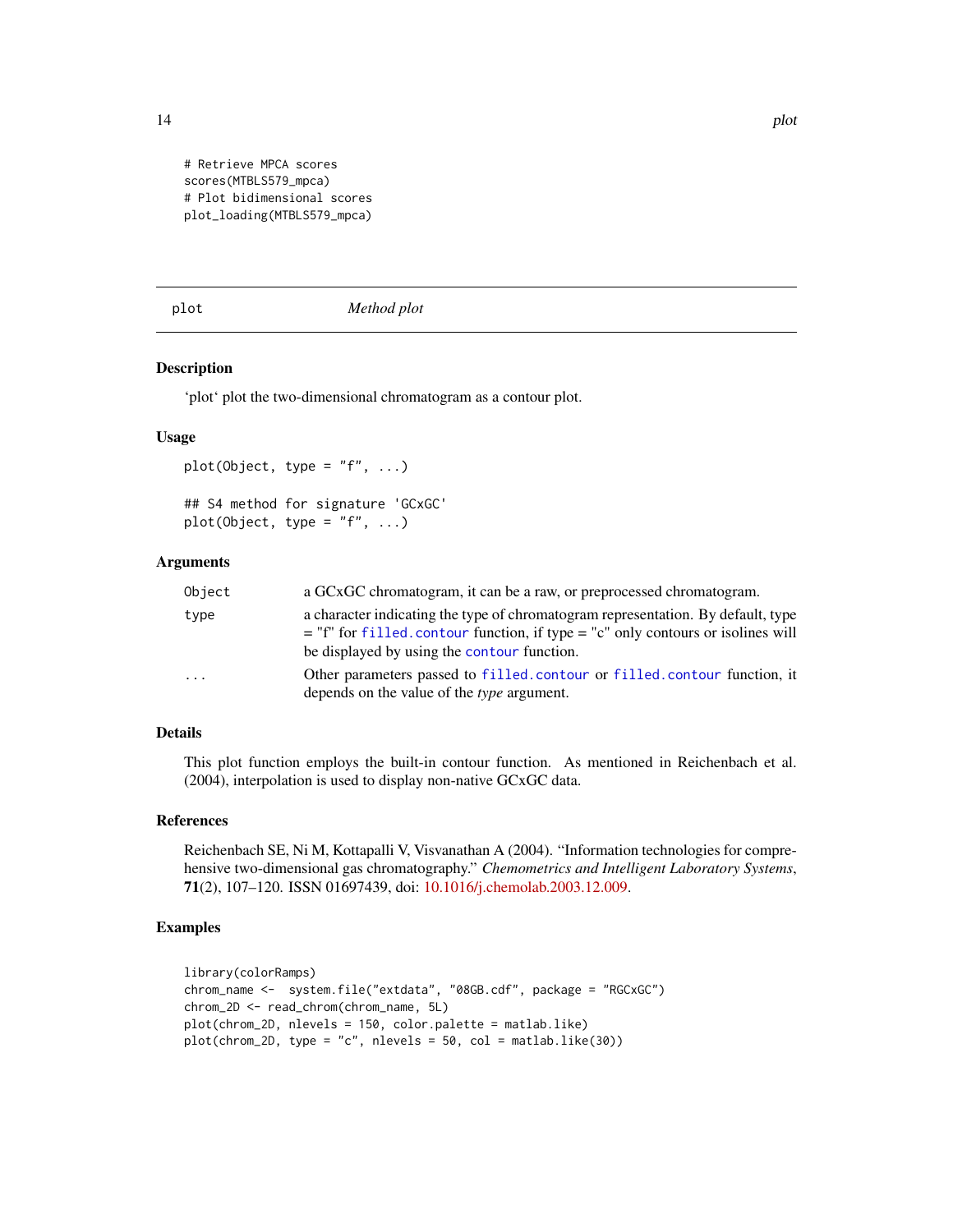<span id="page-14-0"></span>

'plot\_loading' plot the loading of the a MPCA object.

#### Usage

```
plot\_loading(Object, type = "n", pc = 1, thresh, ...)## S4 method for signature 'projected'
plot\_loading(Object, type = "b", pc = 1, thresh, ...)
```
#### Arguments

| Object   | a MPCA object                                                                                                        |
|----------|----------------------------------------------------------------------------------------------------------------------|
| type     | the value type of loadings, $p$ for positive, $n$ for negative, and $b$ for negative and<br>positive loading values. |
| рc       | the principal component to plot.                                                                                     |
| thresh   | numerical value. A threshold to remove low loading values.                                                           |
| $\cdots$ | Other parameters passes to filled. contour function.                                                                 |

#### Details

This function takes the loadings of MPCA and eval if a certain variable was removed previous compute de MPCA and it fills the removed variables with zero. Then, the loadings are plotted considering one principle component at a time as a two-dimensional chromatogram.

```
library(colorRamps)
data(MTBLS579)
# MPCA with mean-centered and scaled data
MTBLS579_mpca <- m_prcomp(MTBLS579)
# Negative loadings of the first principal component
plot_loading(MTBLS579_mpca, type = "n", pc = 1,
             color.palette = matlab.like)
# Positive loadings of the first principal component
plot_loading(MTBLS579_mpca, type = "p", pc = 1,
             color.palette = matlab.like)
```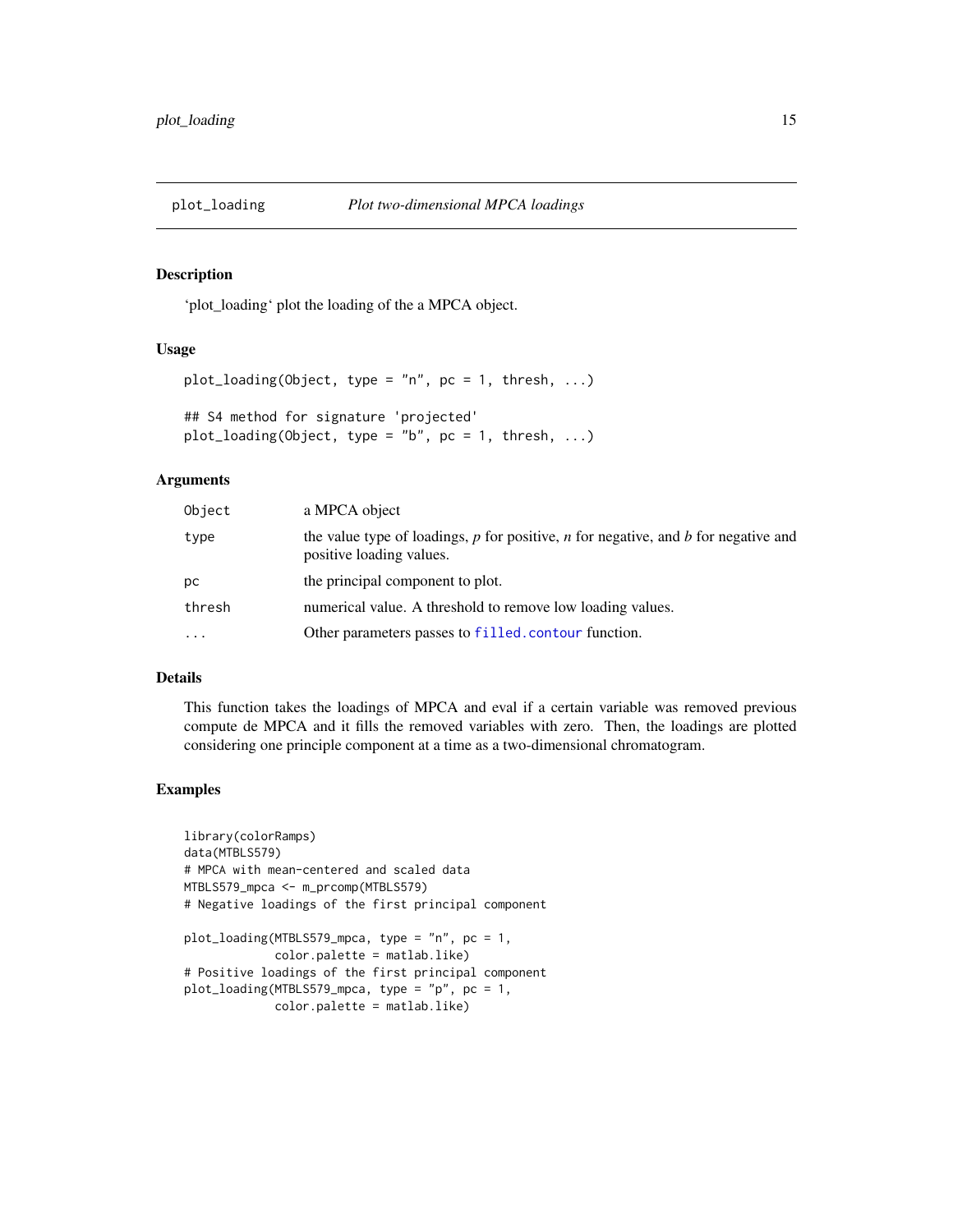<span id="page-15-0"></span>

Class *PLSDA* defines the class to import foreign results of partial least squares-discriminant analysis performed with mixOmics package.

preproc\_GCxGC-class *Subclass preproc\_GCxGC*

#### Description

Subclass *preproc\_GCxGC* are contained in *raw\_GCxGC* super class. It contains a dedicated slot to storage the preprocessed two-dimensional chromatogram.

#### Details

After reading a two-dimensional chromatogram, you can perform serveral preprocessing techniques such as smoothing or baseline correction. This action will create an object of a preproc\_GCxGC subclass.

print *Print MPCA summary*

#### Description

'print' call the MPCA object to print the summary of this analysis.

#### Usage

```
print(Object)
```
## S4 method for signature 'MPCA' print(Object)

#### Arguments

Object a MPCA object

#### Details

The plot function employs the built-in print function and a precomputed MPCA summary to display the explained and cumulative variance for each principal component.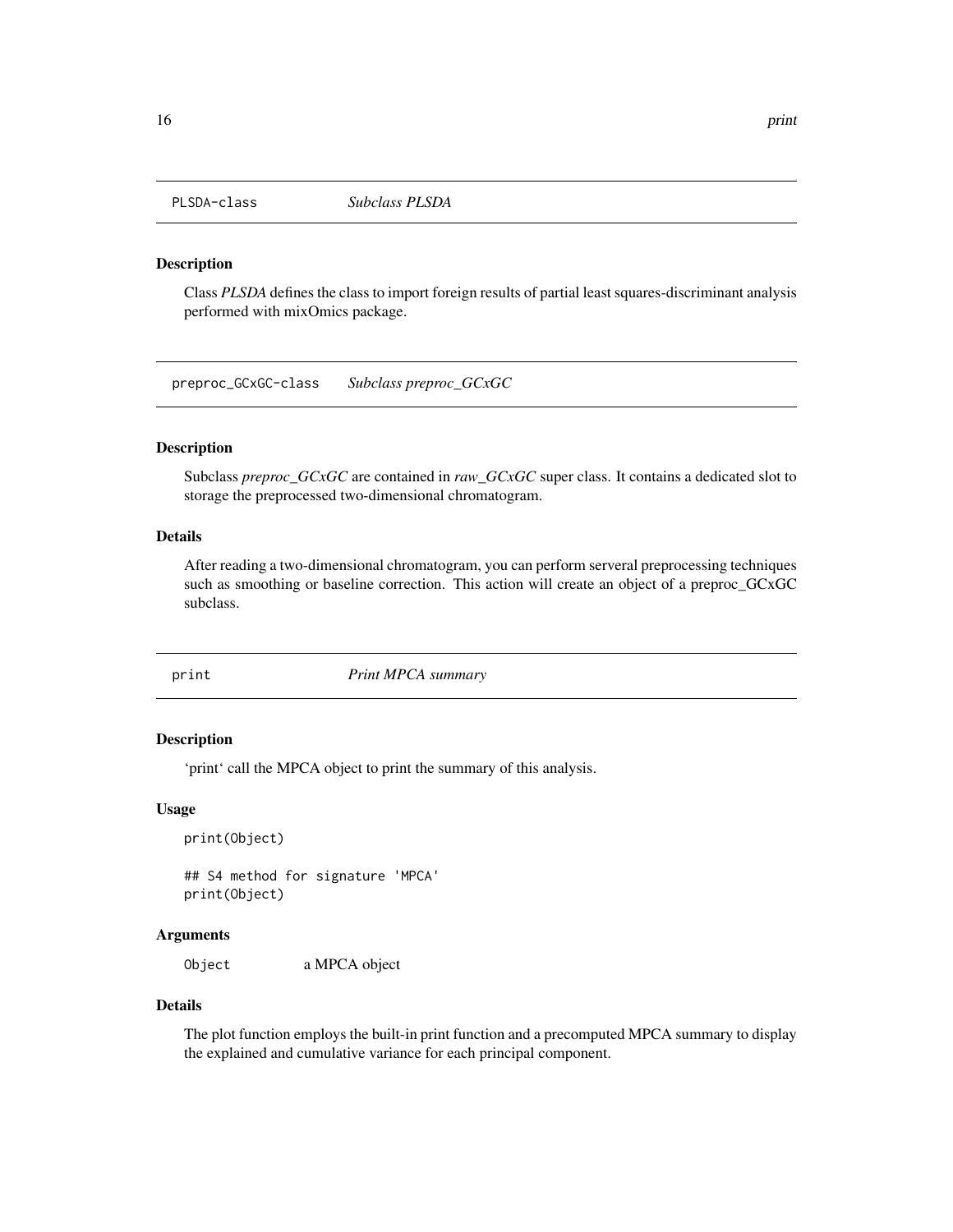#### <span id="page-16-0"></span>projected-class 17

#### Examples

```
data(MTBLS579)
MTBLS_mpca <- m_prcomp(MTBLS579, center = TRUE)
print(MTBLS_mpca)
```
projected-class *Class projected*

#### Description

The *projected* class defines the superclass for projection methods, specially for multiway principal component analysis and discriminant analysis based on partial least squares. The class represents the convergence of in-package results (m\_prcomp) and the foreing building model (PLS-DA) procedure.

#### **Slots**

loadings The eigenvectors of each principal component.

time The time range of chromatographic run

mod\_time modulation time of the second dimension

raw\_GCxGC-class *Subclass raw\_GCxGC*

#### Description

Subclass *raw\_GCxGC* are contained in *GCxGC* super class. It contains a dedicated slot to storage the folded two-dimensional chromatogram.

#### Details

In the first creation of a *raw\_GCxGC* object, the slot for the chromatogram is not created yet. To read and fold the chromatogram use the [read\\_chrom](#page-17-1) function.

#### Slots

chromatogram a numeric matrix.

time a vector of two elements with the range of the first dimenstion run time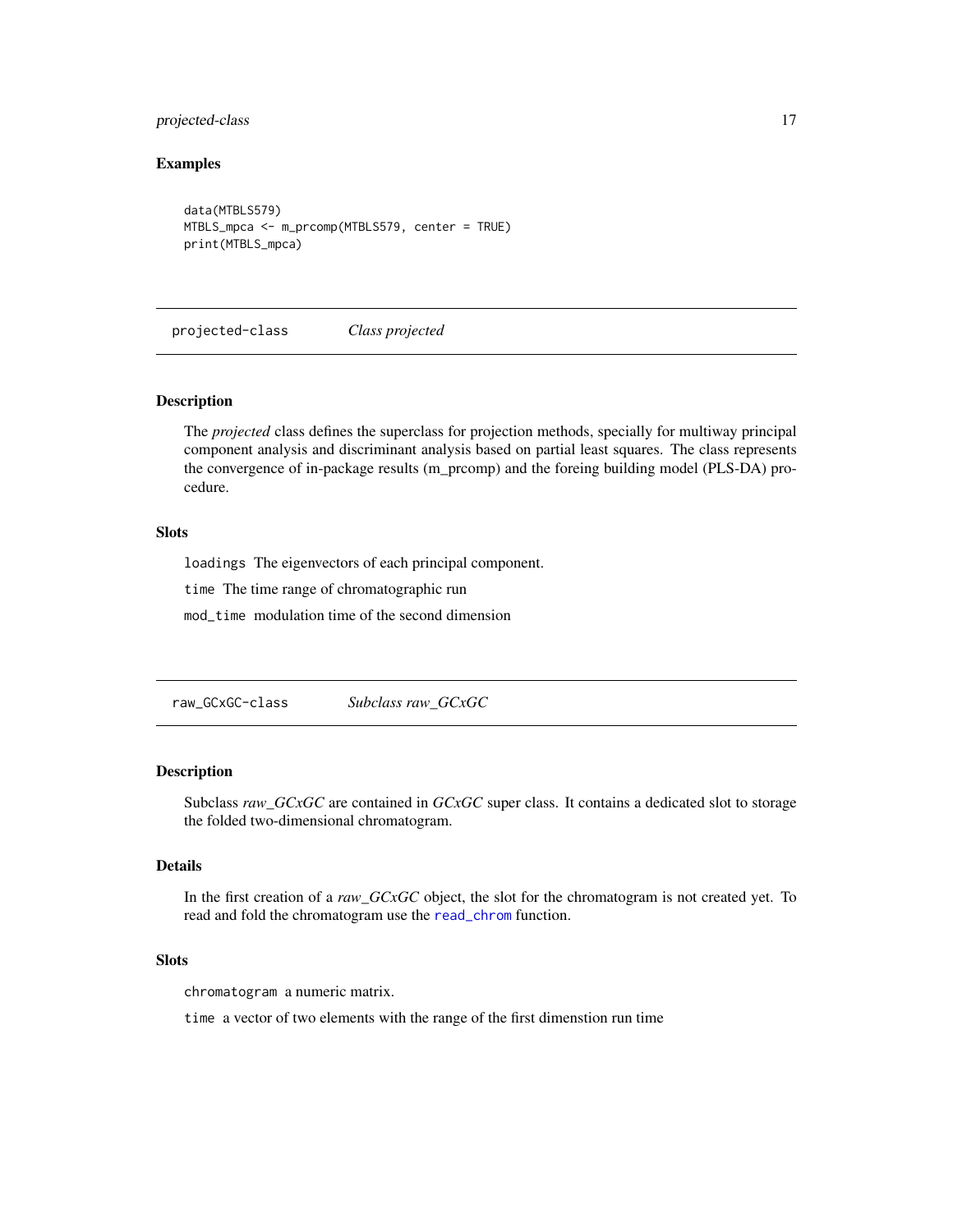'read\_GCxGC' returns a *raw\_GCxGC* with the sample name, the modulation time, the chromatographic time range and the two-dimensional chromatogram.

#### Usage

```
read_chrom(
  name,
 mod_time,
  sam_rate,
  per\_eval = 0.1,
  x_{cut} = NULL,
  y_{cut} = NULL,
  verbose = TRUE
\lambda
```
#### Arguments

| name        | a name of the NetCDF file where the data is allocated.                                                                                                                        |
|-------------|-------------------------------------------------------------------------------------------------------------------------------------------------------------------------------|
| $mod\_time$ | a integer, the modulation time of the chromatographic run.                                                                                                                    |
| sam_rate    | a integer, the sampling rate of the equipment. If sam_rate is missing, the sam-<br>pling rate is calculated by the dividing 1 by the difference of two adjacent scan<br>time. |
| per_eval    | a double between 0 and 1, with the percentage of the run time records to be<br>evaluated if the sampling rate is homogeneous.                                                 |
| $x_{cut}$   | a vector with two elements representing the retention time range to be mantained<br>in the first dimension.                                                                   |
| y_cut       | a vector with two elements representing the retention time range to be mantained<br>in the second dimension.                                                                  |
| verbose     | a logical indicating if the information of chromatogram is printted in the console.                                                                                           |

#### Details

This function reads the NetCDF file and retrieves values in the *total\_intensity* array. Then, with the provided sampling rate and modulation time, the chromatogram is folded into a numerical matrix, representing the two-dimensional chromatogram. This function is an adaptation of the presented routine by Skov and Bro (2008).

#### References

Skov T, Bro R (2008). "Solving fundamental problems in chromatographic analysis." *Analytical and Bioanalytical Chemistry*, 390(1), 281–285. ISSN 16182642, doi: [10.1007/s002160071618z.](https://doi.org/10.1007/s00216-007-1618-z)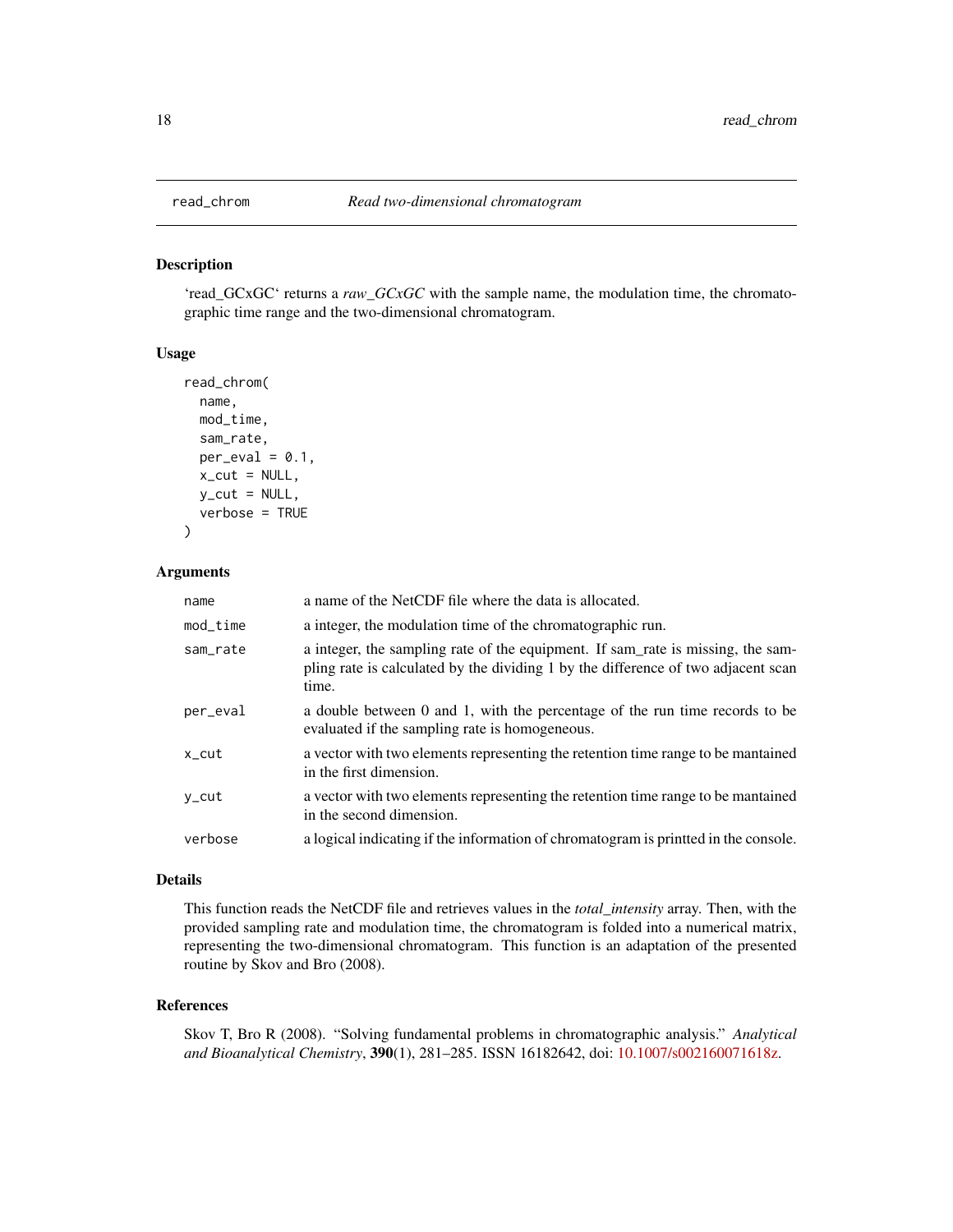#### <span id="page-18-0"></span>reference\_chrom 19

#### Examples

```
GB08_fl <- system.file("extdata", "08GB.cdf", package = "RGCxGC")
GB08 <- read_chrom(GB08_fl, 5L)
```
reference\_chrom *Make reference chromatogram*

#### Description

'reference\_chrom' makes a reference chromatogram by calculating a statistic of multiple chromatograms.

#### Usage

```
reference_chrom(chromatograms, stat = "mean")
```
#### Arguments

|      | chromatograms a joined chrom object.                                            |
|------|---------------------------------------------------------------------------------|
| stat | a character with the name of the mathematical function that pixels will be sub- |
|      | jected to. By default, (stat $=$ "mean") the new reference chromatogram will be |
|      | the result of the provided mathematical function.                               |

#### **Details**

The aim of this function is to create a consensus chromatogram to be used as a reference in the peak alignment process. In other words, multiple chromatograms will be subjected to a mathematical function, such as min, max, or mean in order to create a representative chromatogram. Then, the new chromatogram will be used as a template and the other chromatograms will be aligned against it. This function overlap pixels with the same chromatogram index and computes a desired mathematical function for each pixel.

```
# Read chromatogram 1
GB08_fl <- system.file("extdata", "08GB.cdf", package = "RGCxGC")
MTBLS08 <- read_chrom(GB08_fl, mod_time = 5)
# Read chromatogram 2
GB09_fl <- system.file("extdata", "09GB.cdf", package = "RGCxGC")
MTBLS09 <- read_chrom(GB09_fl, mod_time = 5)
# Join chromatograms
joined <- join_chromatograms(MTBLS08, MTBLS09)
reference <- reference_chrom(joined, stat = "mean")
plot(reference, main = "Reference chromaogram")
```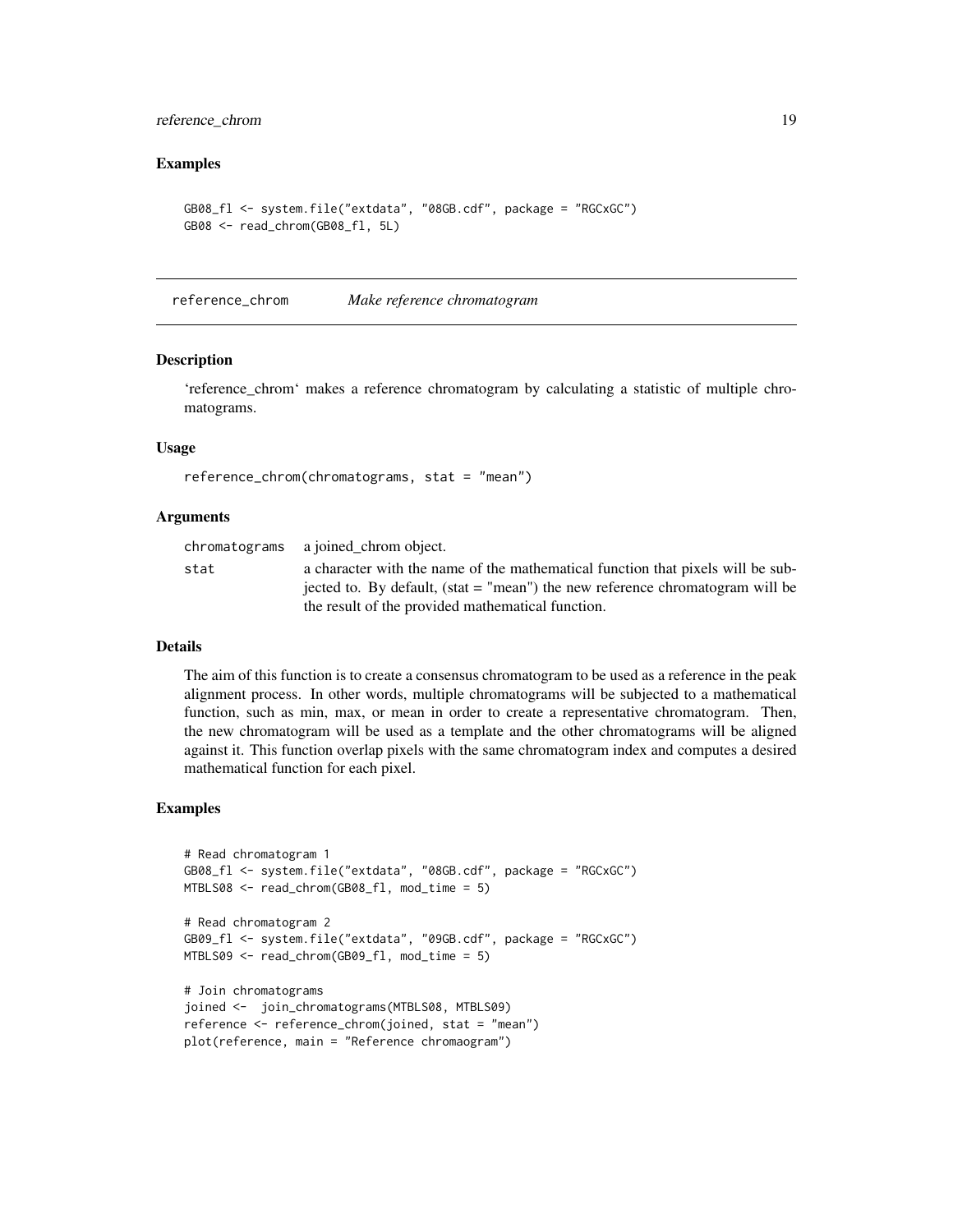<span id="page-19-0"></span>

'scores' exports the scores matrix of a MPCA object.

#### Usage

```
scores(Object)
```
## S4 method for signature 'MPCA' scores(Object)

#### Arguments

Object a MPCA object

#### Details

This function takes the whole MPCA object and retrieves the score matrix.

#### Examples

```
data(MTBLS579)
# MPCA with mean-centered and scaled data
MTBLS579_mpca <- m_prcomp(MTBLS579, center = TRUE)
# Export scores matrix
scores(MTBLS579_mpca)
```
set\_metadata *Set the metadata for a joined\_chrom*

#### Description

'set\_metadata' fill metadata slot of a joined\_chrom object.

#### Usage

```
set_metadata(Object, metadata)
```
## S4 method for signature 'joined\_chrom,data.frame' set\_metadata(Object, metadata)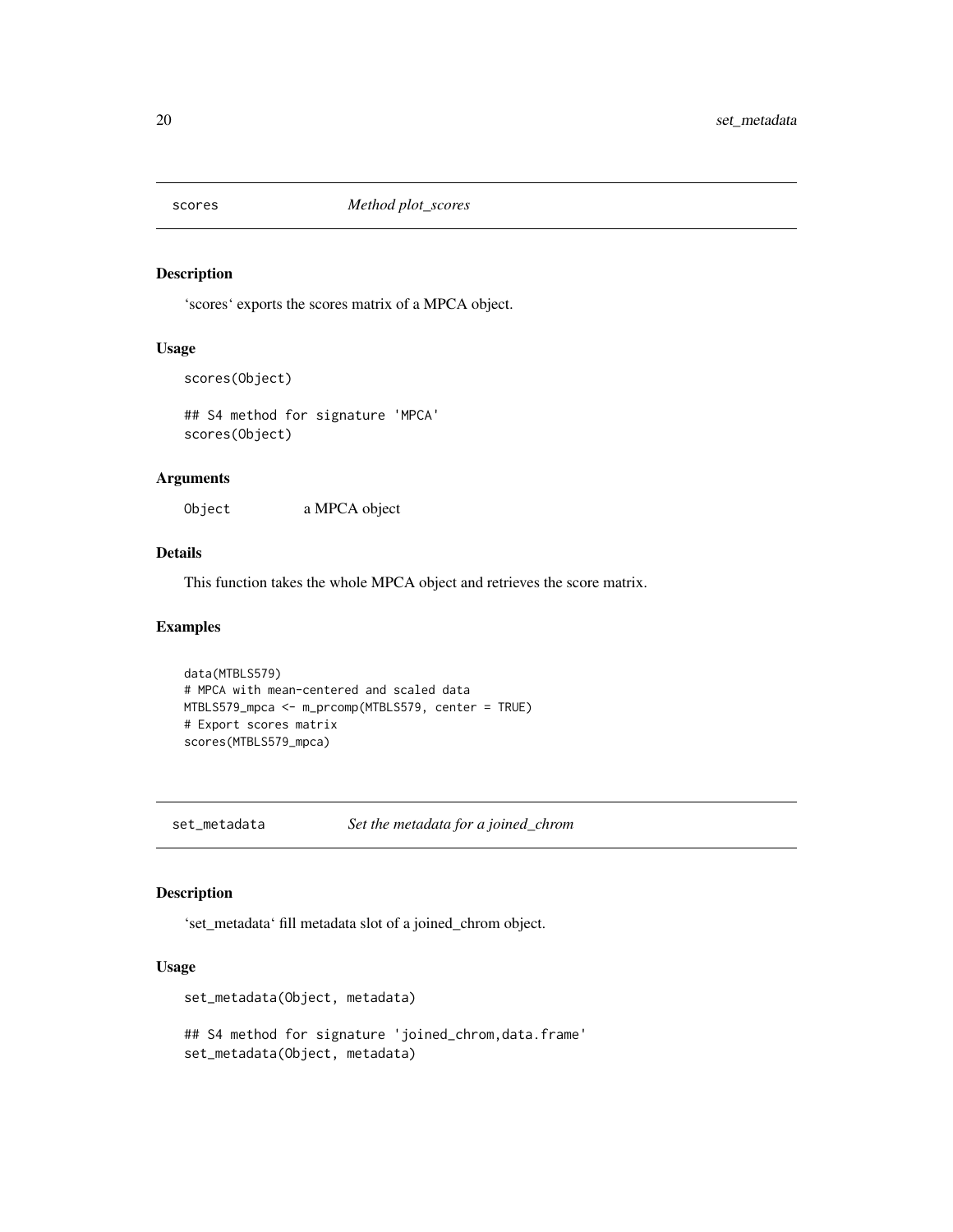#### <span id="page-20-0"></span>twod\_cow 21

#### Arguments

| Object   | a joined chrom object                                                             |
|----------|-----------------------------------------------------------------------------------|
| metadata | a data frame containing the metadata. It must have a column named as <i>Names</i> |
|          | to merge with the chromatograms.                                                  |

#### Examples

```
GB08_fl <- system.file("extdata", "08GB.cdf", package = "RGCxGC")
GB09_fl <- system.file("extdata", "09GB.cdf", package = "RGCxGC")
GB08 <- read_chrom(GB08_fl, 5L)
GB09 <- read_chrom(GB09_fl, 5L)
extra_info <- data.frame(Names = c("GB08", "GB09"),
                       Type = c("Control", "Treatment"))
join_chrom <- join_chromatograms(GB08, GB09)
join_metadata <- set_metadata(join_chrom, metadata = extra_info)
```
twod\_cow *Two-dimensional correlation optimized warping alignment*

#### Description

This is an adaptation of two-dimesional COW alignment, first implemented in MATLAB (Tomasi et al. 2004). This functions takes a sample chromatogram to be aligned against a reference. The argument [segment] will be used to split the whole chromatogram in *n* and *m* parts the first and the second dimension, respectively. The [max\_warp] argument provides de maximum tolerance of the signal transformation for the first and the second dimension (Dabao Zhang et al. 2008).

#### Usage

```
twod_cow(sample_chrom, ref_chrom, segments, max_warp)
```
#### Arguments

| sample_chrom | A GCxGC class chromatogram imported by read_chrom function or a prepro-<br>cessed chromatogram.                       |
|--------------|-----------------------------------------------------------------------------------------------------------------------|
| ref_chrom    | A representative GCxGC chromatogram chosen to be the template which sam-<br>ple chrom will be aligned.                |
| segments     | A two integer vector with number of segments which the first and second di-<br>mension will be divided, respectively. |
| max_warp     | A two integer vector with the maximum warping parameter.                                                              |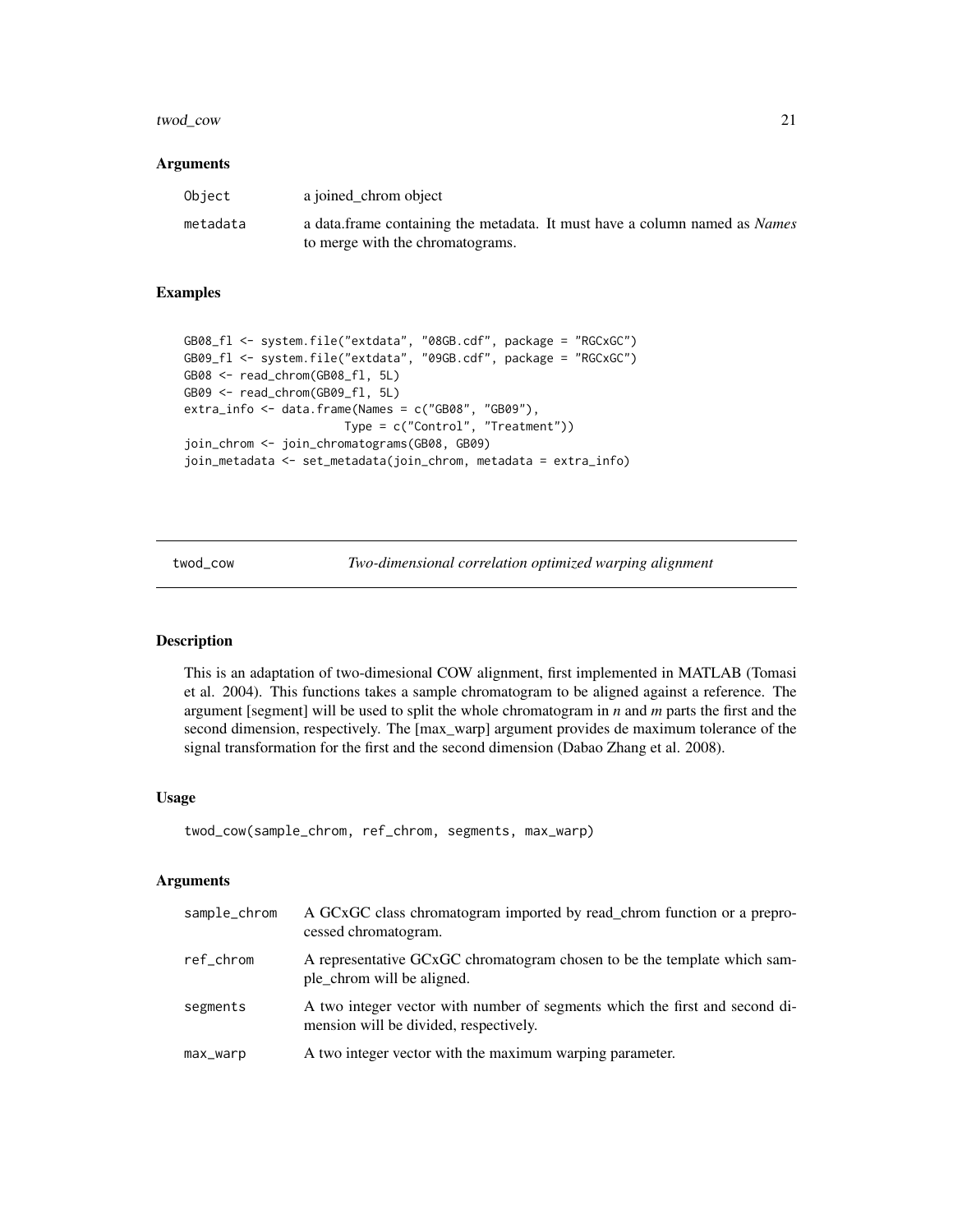#### References

Dabao Zhang, Xiaodong Huang, Fred E. Regnier, Min Zhang (2008). "Two-dimensional correlation optimized warping algorithm for aligning GCxGC-MS data." *Analytical Chemistry*, 80(8), 2664–2671. ISSN 00032700, doi: [10.1021/ac7024317.](https://doi.org/10.1021/ac7024317)

Tomasi G, Van Den Berg F, Andersson C (2004). "Correlation optimized warping and dynamic time warping as preprocessing methods for chromatographic data." *Journal of Chemometrics*, 18(5), 231–241. ISSN 08869383, doi: [10.1002/cem.859.](https://doi.org/10.1002/cem.859)

#### Examples

```
GB08_fl <- system.file("extdata", "08GB.cdf", package = "RGCxGC")
GB09_fl <- system.file("extdata", "09GB.cdf", package = "RGCxGC")
GB08 <- read_chrom(GB08_fl, 5L)
GB09 <- read_chrom(GB09_fl, 5L)
GB09_al <- twod_cow(sample_chrom = GB09, ref_chrom = GB08,
                    segments = c(20, 40), max_warp = c(2, 8))
```
unfold\_chrom *Unfold two-dimensional chromatograms*

#### Description

'unfold' converts the two-dimensional chromatograms into a one dimensional vector. Then, all chromatograms are joined into a matrix.

#### Usage

unfold\_chrom(Object)

#### Arguments

Object a batch\_2DCOW or joined\_chrom objects.

#### Details

This function takes a single argument, batch\_2DCOW or joined\_chrom objects and extracts each chromatogram and then it is unfolded into a one-dimensional vector. Then, each one dimensional vector is joined in a single matrix, where each row represent an observation or a chromatogram and each column represent a variable, in our case, each retention time. Also, in order to keep information about chromatographic runs, the retention times for both dimensions are also exported.

<span id="page-21-0"></span>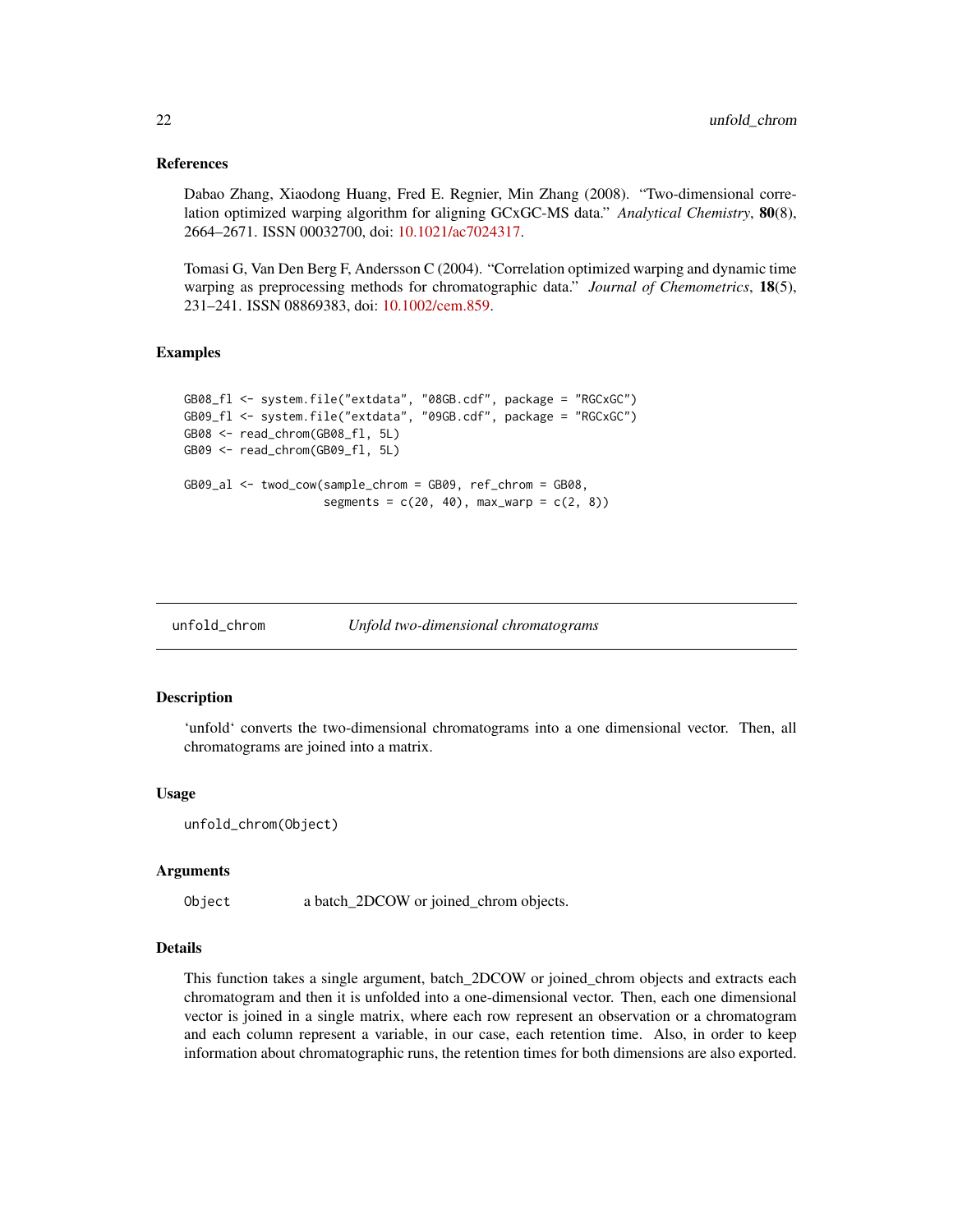#### <span id="page-22-0"></span>wsmooth 23

#### Examples

```
data(Myrothecium)
# Unfold 2D chromatogram
chrom_1D <- unfold_chrom(Myrothecium)
# Retrieve retention time for the first dimension
time_1D <- chrom_1D$time
# Retrieve the modulation time
modulation <- chrom_1D$mod_time
```
wsmooth *Two-dimensional smoothing*

#### Description

'wsmooth' weighted whittaker smoothing.

#### Usage

```
wsmooth(chromatogram, penalty = 1, lambda = 1, min_int = \emptyset)
```
#### Arguments

| chromatogram | raw_GCxGC or preproc_GCxGC object with name and mod_time slots.                                                                                                                                                                                                                                                                   |
|--------------|-----------------------------------------------------------------------------------------------------------------------------------------------------------------------------------------------------------------------------------------------------------------------------------------------------------------------------------|
| penalty      | an integer of the order of the penalty. Only penalty of first (penalty $= 1$ ) and<br>second (penalty $= 2$ ) order are allowed. By default, the smooth function is per-<br>formed with first penalty order.                                                                                                                      |
| lambda       | smoothing parameter: larger values lead to more smoothing.                                                                                                                                                                                                                                                                        |
| min_int      | minimum intensity value. The smoothing routine usually creates low intensity<br>artifacts which can obscure other compounds signals. The min intensity value<br>replace signals bellow the given value with 0. For quadrupole mass detector this<br>artifacts may range from 0-100, while for TOF mass analyzers it can be 0-1e3. |

#### Details

This function takes a raw two-dimensional chromatogram and performs the weighted wittaker smoothing. It smooths the signal with linear or quadratic penalty, depending on the provided penalty, along side the first dimension, based on Whittaker smoother (Eilers 2003).

#### References

Eilers PH (2003). "A perfect smoother." *Analytical Chemistry*, 75(14), 3631–3636. ISSN 00032700, doi: [10.1021/ac034173t.](https://doi.org/10.1021/ac034173t)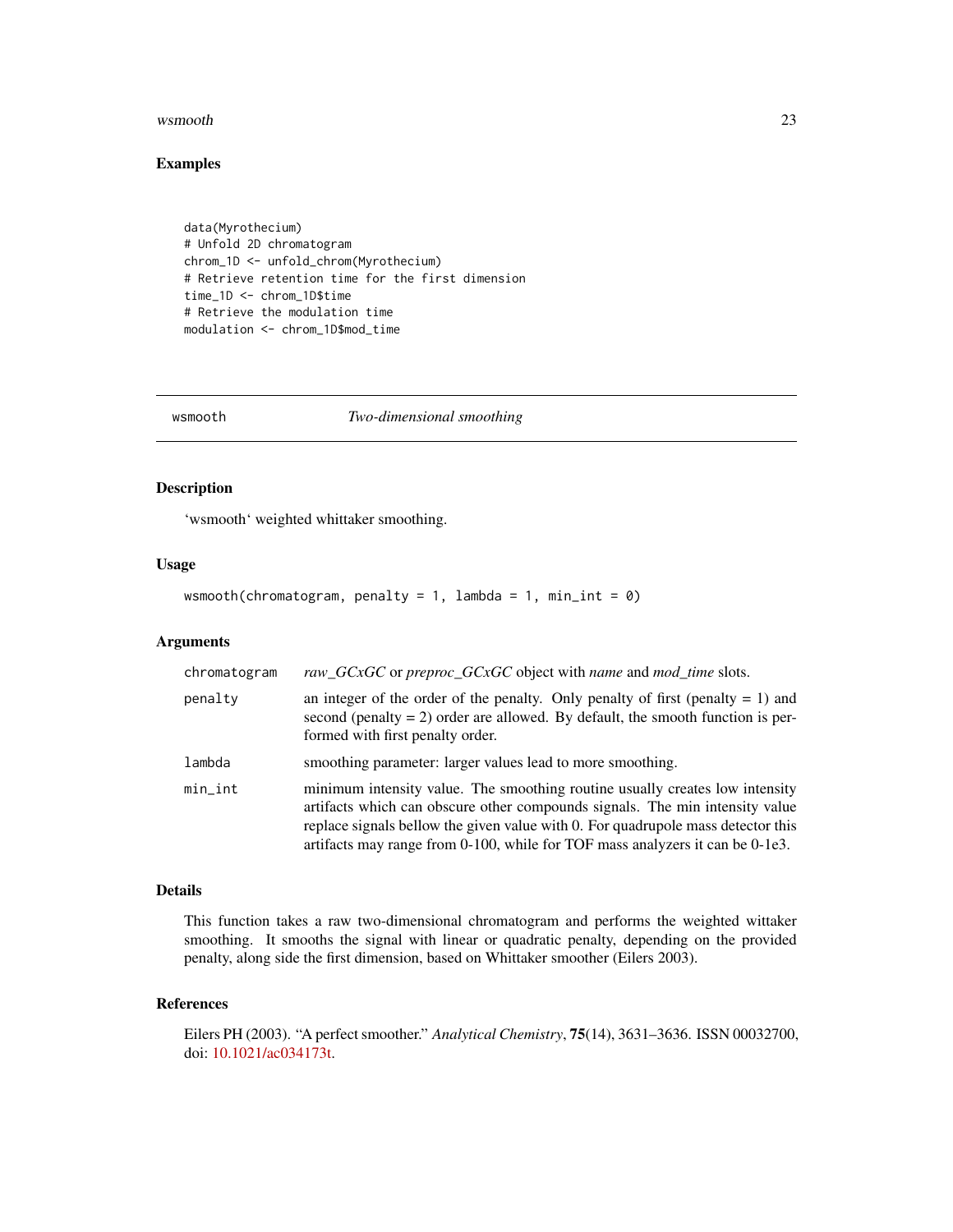```
chrom_name <- system.file("extdata", "08GB.cdf", package = "RGCxGC")
chrom_2D <- read_chrom(chrom_name, 5L)
chrom_smooth <- wsmooth(chrom_2D, penalty = 1, lambda = 1e1)
plot(chrom_smooth, nlevels = 150,
          color.palette = colorRamps::matlab.like,
          main = expression(paste(lambda, "= 10, penalty = 1")) )
# Remove intensities bellow 1.75e5 (too high)
chrom_smooth2 <- wsmooth(chrom_2D, penalty = 1,
                        lambda = 1e1, min\_int = 1.75e5plot(chrom_smooth2, nlevels = 150,
          color.palette = colorRamps::matlab.like,
          main = expression(paste(lambda,
           "= 10, penalty = 1, min_int = 1.75e5")) )
```